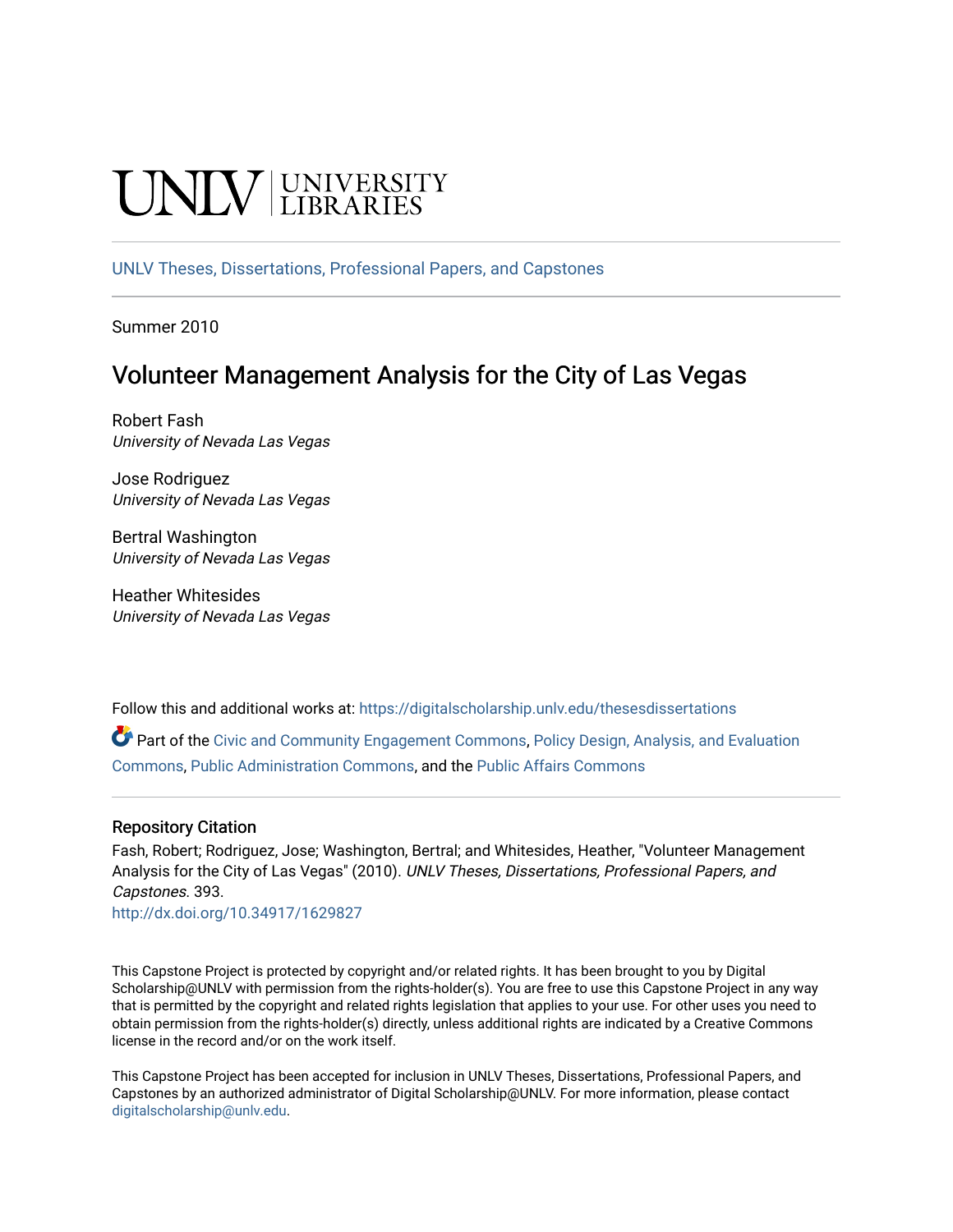## Running head: VOLUNTEER MANAGEMENT ANALYSIS

Volunteer Management Analysis

for the

City of Las Vegas

Robert Fash, Jose Rodriguez,

Bertral Washington, and Heather Whitesides

University of Nevada, Las Vegas

PUA 791- Topics in Administration

Summer 2010

Dr. Christopher Stream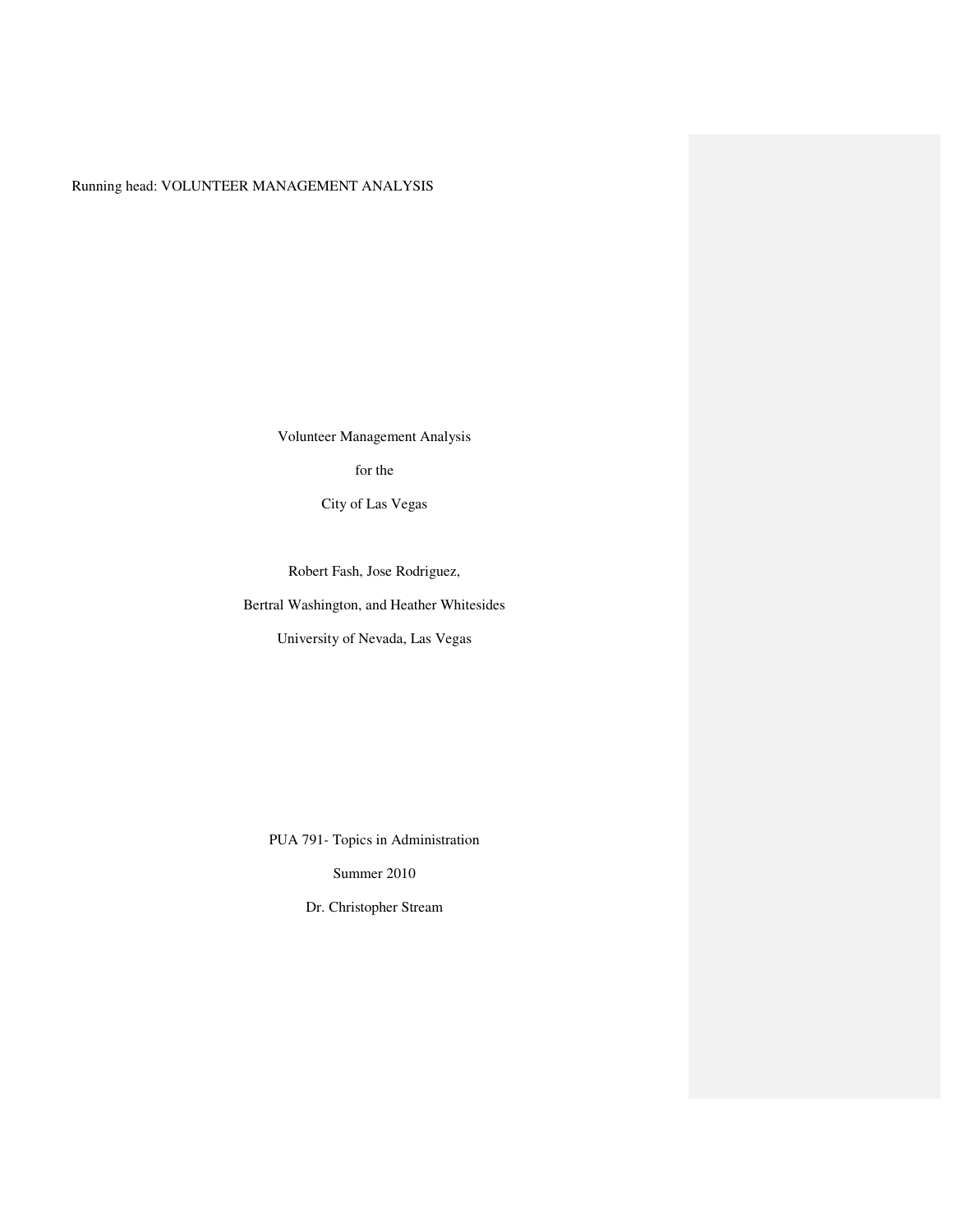#### **Abstract**

The City of Las Vegas current volunteer management program is unable to provide effective administration of its volunteers. We will discuss what type of volunteer management program would work best for the City of Las Vegas? Volunteer management models were examined to determine what best practices can be adopted by the City of Las Vegas. Research shows a correlation between citizen engagement, volunteerism in the community, and a better quality of life for citizens in communities that have active volunteer programs. Thirty-six jurisdictions were surveyed, most of which are in the Western United States, with four jurisdictions being highlighted. The two predominate models that were discovered were centralized and decentralized volunteer management models. A decentralized model allows jurisdictions the flexibility to allow individual departments to oversee their volunteer activities. A centralized model establishes a citywide volunteer coordinator which oversees most volunteer activities for a jurisdiction. Findings indicate that having a centralized program with a citywide volunteer coordinator can be beneficial to overall management of volunteer efforts and reporting those activities to the governing body.

*Keywords:* volunteer, management, citizen engagement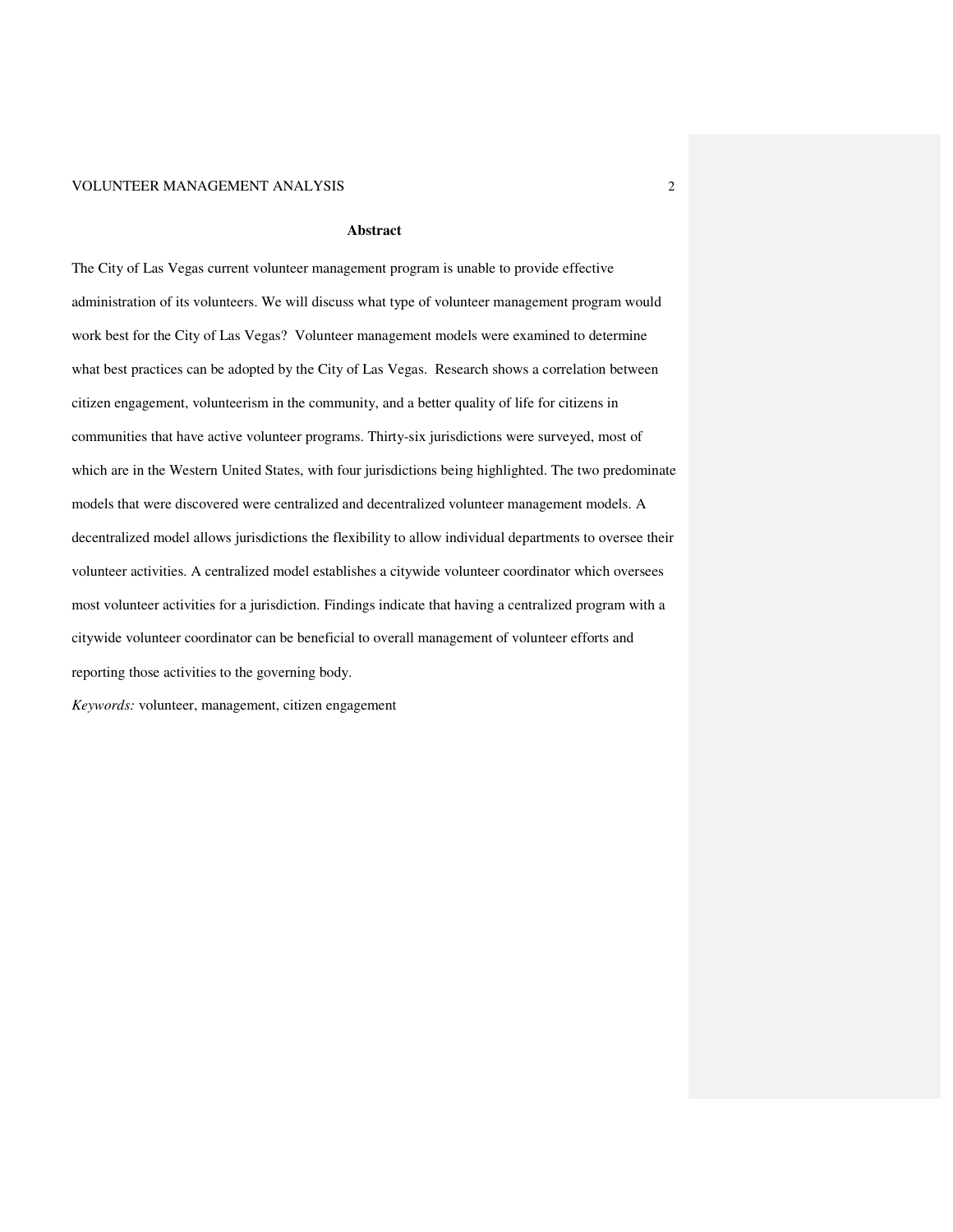## **Table of Contents**

 $\overline{3}$ 

Formatted: Font: 12 pt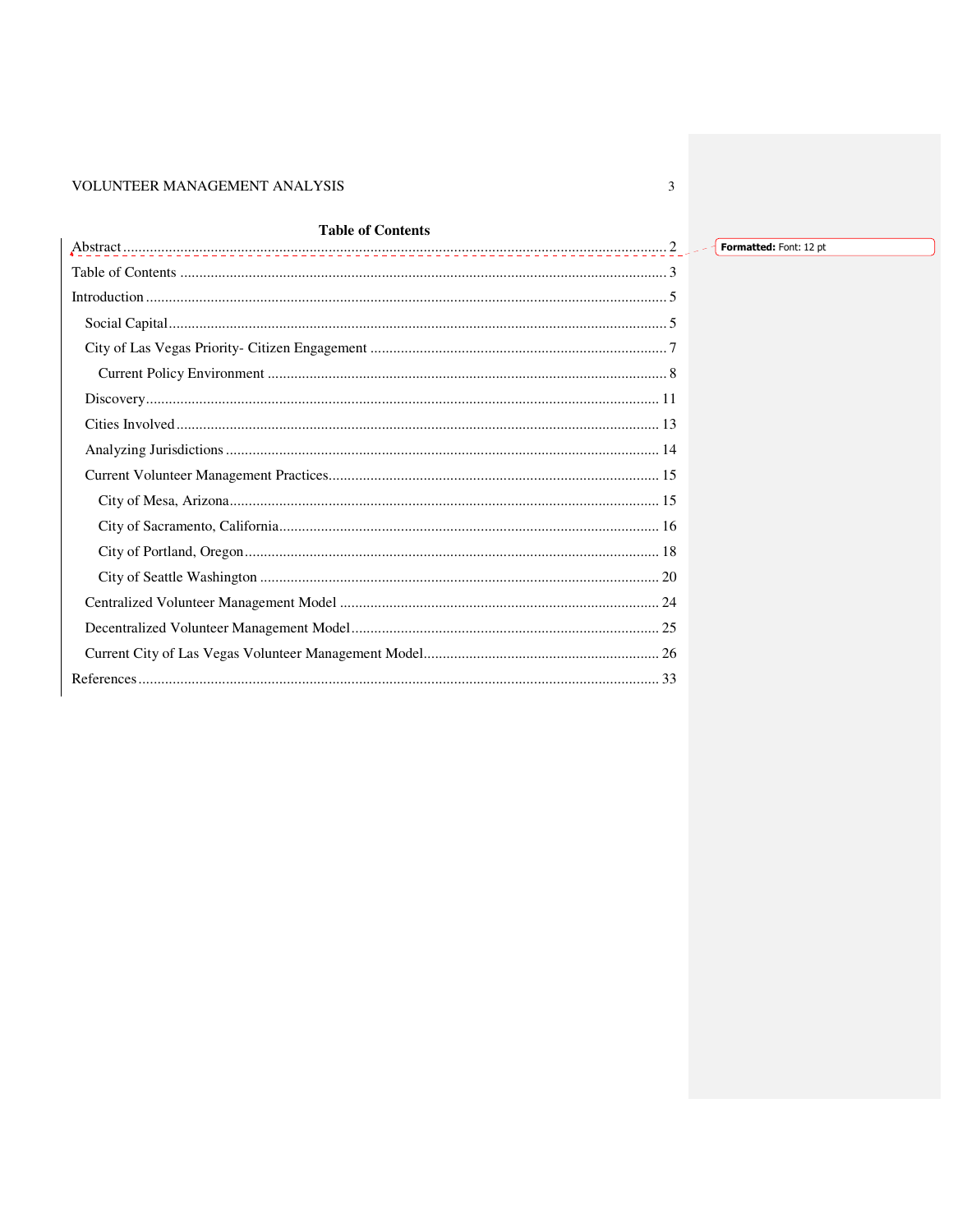## **List of Tables and Figures**

#### Tables

| Table 1  | Number of cities and counties contacted by state                           |  |  |  |
|----------|----------------------------------------------------------------------------|--|--|--|
|          |                                                                            |  |  |  |
| Figures  |                                                                            |  |  |  |
| Figure 1 | The process an applicant undergoes to volunteer for the City of Las Vegas. |  |  |  |

- Figure 2 The advantages and disadvantages of the centralized versus decentralized volunteer management model
- Figure 3 Three tiers of volunteer categories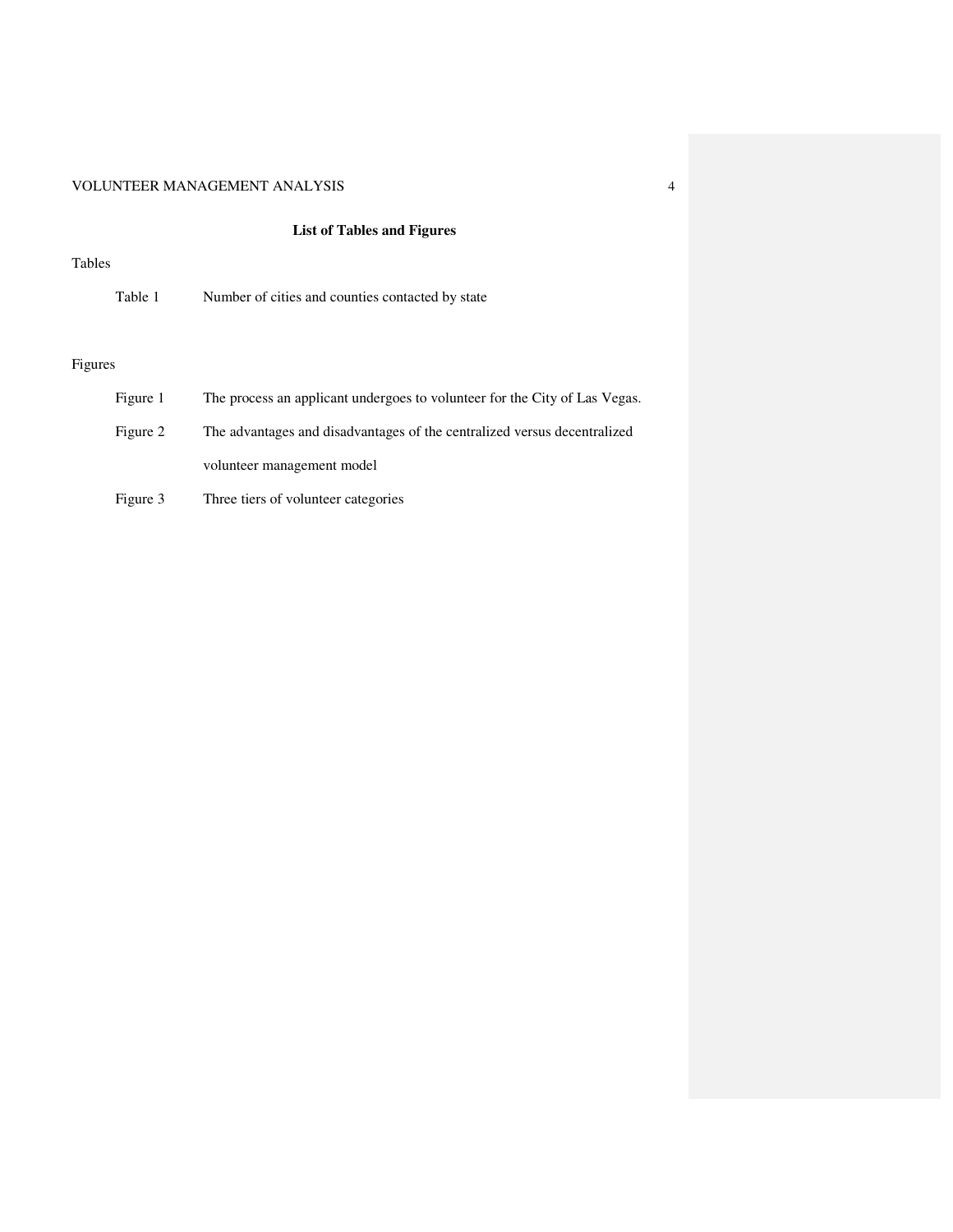#### **Introduction**

#### **Social Capital**

"The road to success is not crowded. Because while most are looking for ways to take, the truly successful people are finding ways to give. With a giving attitude, every situation is an opportunity for success." – Unknown (Energize, Inc., 2010)

The citizens of Las Vegas possess a very valuable asset, their willingness to give. Currently, the City of Las Vegas is not fully utilizing this asset. One way to make use of this resource is to implement a high functioning, more robust volunteer management program. Having a more robust program in place would provide avenues for actively engaging citizens in community services. For the last eight years, the City of Las Vegas has been below the nation's average volunteer rate<sup>1</sup>. On average between 2007 and 2009, Las Vegas was ranked 49 out of 51 large American cities in the areas of resident volunteering and hours served per resident (General Corporation for National and Community Service, 2010a). In 2000, Robert Putnam (2000) published *Bowling Alone* based on his extensive research of America's civic decline. His findings indicate that over the last 30-40 years there has been an increasing disconnect among families, friends, neighbors, and social structures. People are engaging more in isolated activities and behaviors. Therefore, they are losing the sense of social connectedness that is a foundation of our democratic society (Merrill Associates, 2003).

Nationally, levels of volunteerism vary based on many factors. Some factors include home ownership, foreclosure rates, unemployment, feelings of attachment to the community, work commute, education, or areas with high poverty<sup>2</sup> (General Corporation for National and Community Service, 2010). In Las Vegas, low levels of volunteerism may also be the result of high temperatures, gated communities, or the 24 hour nature of work within the community. Volunteering In America also

 1 See Appendices: City of Las Vegas Volunteer Rate

<sup>&</sup>lt;sup>2</sup> See Appendices: Factors that Influence Volunteer Rates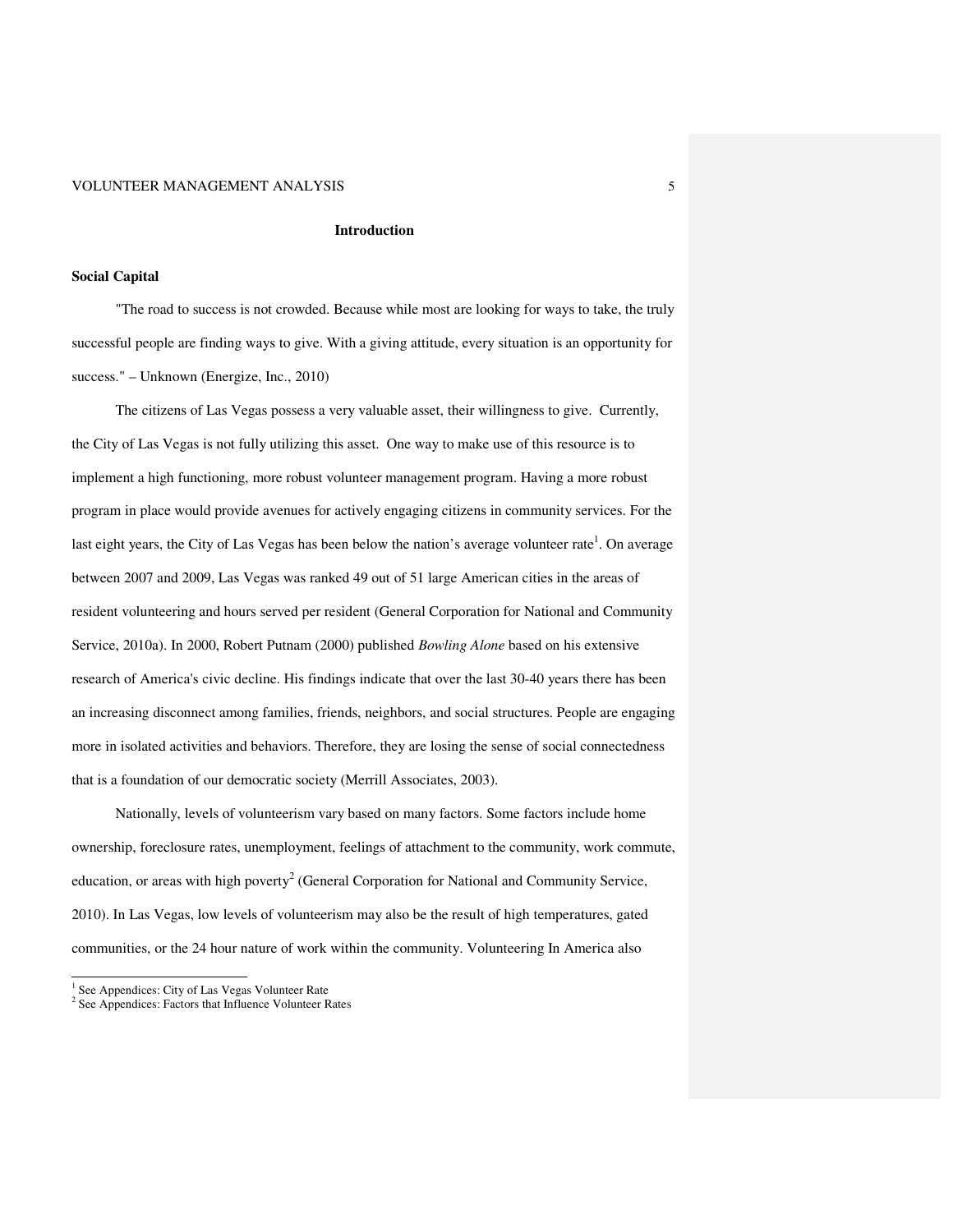suggests that low levels of community volunteering can be correlated to the number of local nonprofits. Nationally, there is an average of 4.45 nonprofit organizations per 1,000 residents. On average, Las Vegas only has 1.94 nonprofits per 1,000 city residents  $\frac{3}{3}$  (General Corporation for National and Community Service, 2010a).

In Putman's book, he explains the concept of social capital and the importance of citizen engagement in the community.

In recent years social scientists have framed concerns about the changing character of American society in terms of the concept of 'social capital'…Whereas physical capital refers to physical objects and human capital refers to properties of individuals, social capital refers to connections among individuals - social networks and the norms of reciprocity and trustworthiness that arise from them. In that sense social capital is closely related to what some have called 'civic virtue'…[However] A society of many virtuous but isolated individuals is not necessarily rich in social capital (Putnam, 2000, p. 19).

Putnam suggests that 100 years ago the United States faced a similar decline in social networks, but found ways to correct itself through the formation of new social structures that built social capital. He cites change came from the growth of organizations such as the Red Cross, Boy Scouts, Young Women's Christian Association, and the Urban League. Most of these organizations have a strong volunteer emphasis and build social capital through organized management (Putnam, 2000). Community projects support collective action, not under the scope of an organized nonprofit, but under the umbrella of a municipal corporation. This collective action binds the community together for a common purpose. Volunteerism is the bridge for groups to cross over from a position of desire to do good for the community, $\frac{1}{x}$  to the other side of accomplishing a need for society. Volunteerism is increasingly recognized as an important tool for building social capital (Merrill Associates, 2003).

 3 See Appendices: Factors that Influence Volunteer Rates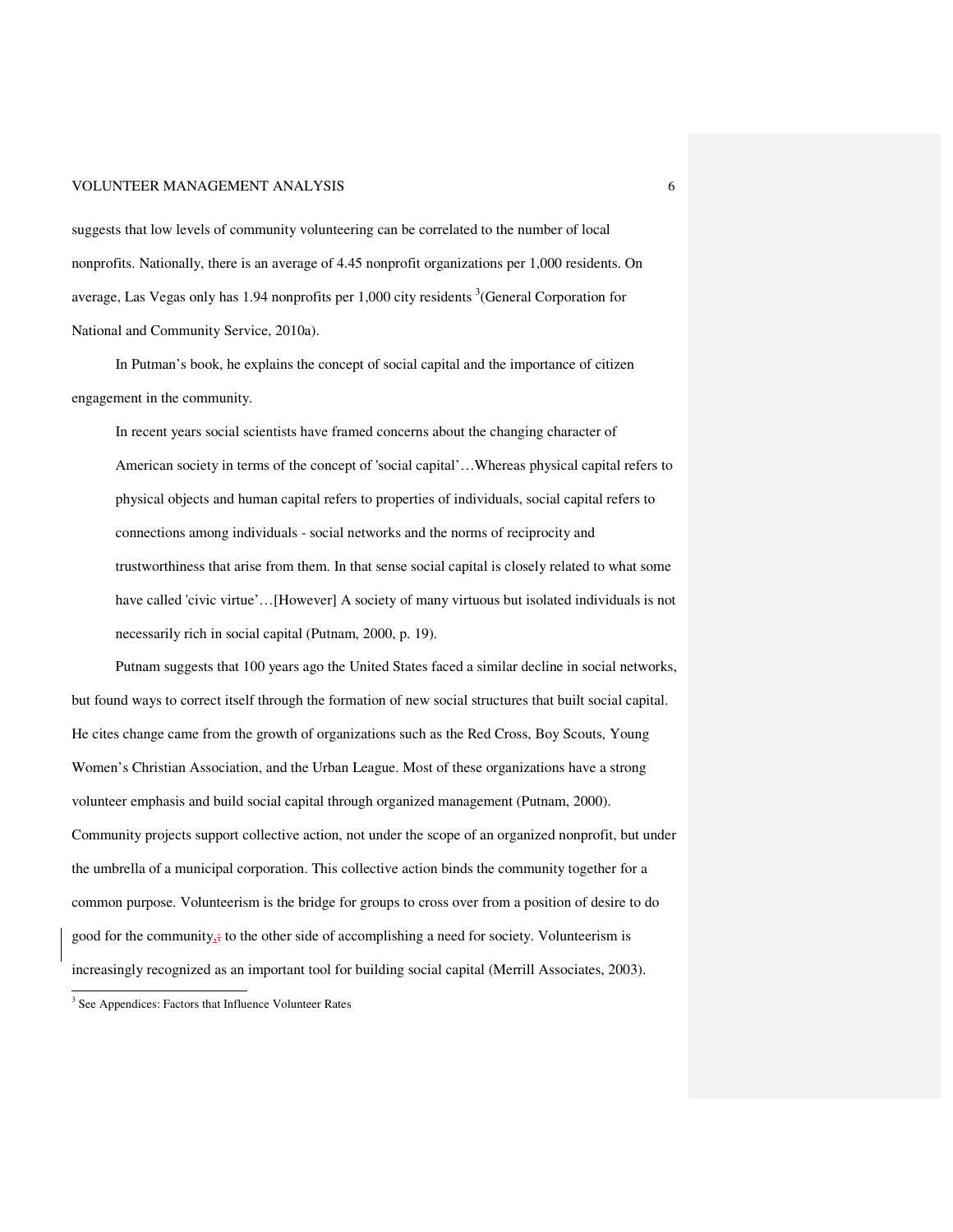Putnam contends that social bonds are a powerful predictor of life satisfaction, and if the loss of social capital continues, the effects will be profound. For example, communities with less social capital have lower educational performance, more teen pregnancy, increased child suicide, higher crime rates, lower voting rates, and the loss of other neighborhood quality of life indicators (Putnam, 2000).While his theory has been challenged, it has called attention to the concept of social capital (Merrill Associates, 2003). Las Vegas has lost social capital and is now seeing the profound, associated effects Putnam suggested. Societal values can be improved in Las Vegas through the practice of citizen engagement.

#### **Background and Current Issue**

#### **City of Las Vegas Priority- Citizen Engagement**

In March 2010, the City of Las Vegas' Mayor Oscar Goodman and City Council members adopted "Citizen Engagement" as one of its six priorities  ${}^{2}$ (City of Las Vegas, 2010b). This is important because all strategic plans, government actions, and fiscal decisions are aligned with one or more of these six priorities. In addition, City Manager Betsy Fretwell lists "citizen engagement" first among the "key initiatives in the local government administration" that she is "extensively involved in" as she oversees the operation of all municipal services for the city (City of Las Vegas, 2010a). Other priorities include sustainable, livable neighborhoods, vibrant urban fabric, fiscally sound government, pro-business environment, and safe city.

The positive effects of citizen participation can impact any one of the City's six priorities. One of those priorities, citizen engagement, can be accomplished through volunteerism<sup>4</sup>. It is important to recognize that volunteering represents more than just a non-paid asset to perform tasks for city government. It represents people who desire to be engaged actively in their community. They are

 4 See Appendices: City of Las Vegas Mission & Vision Statement, Values and Priorities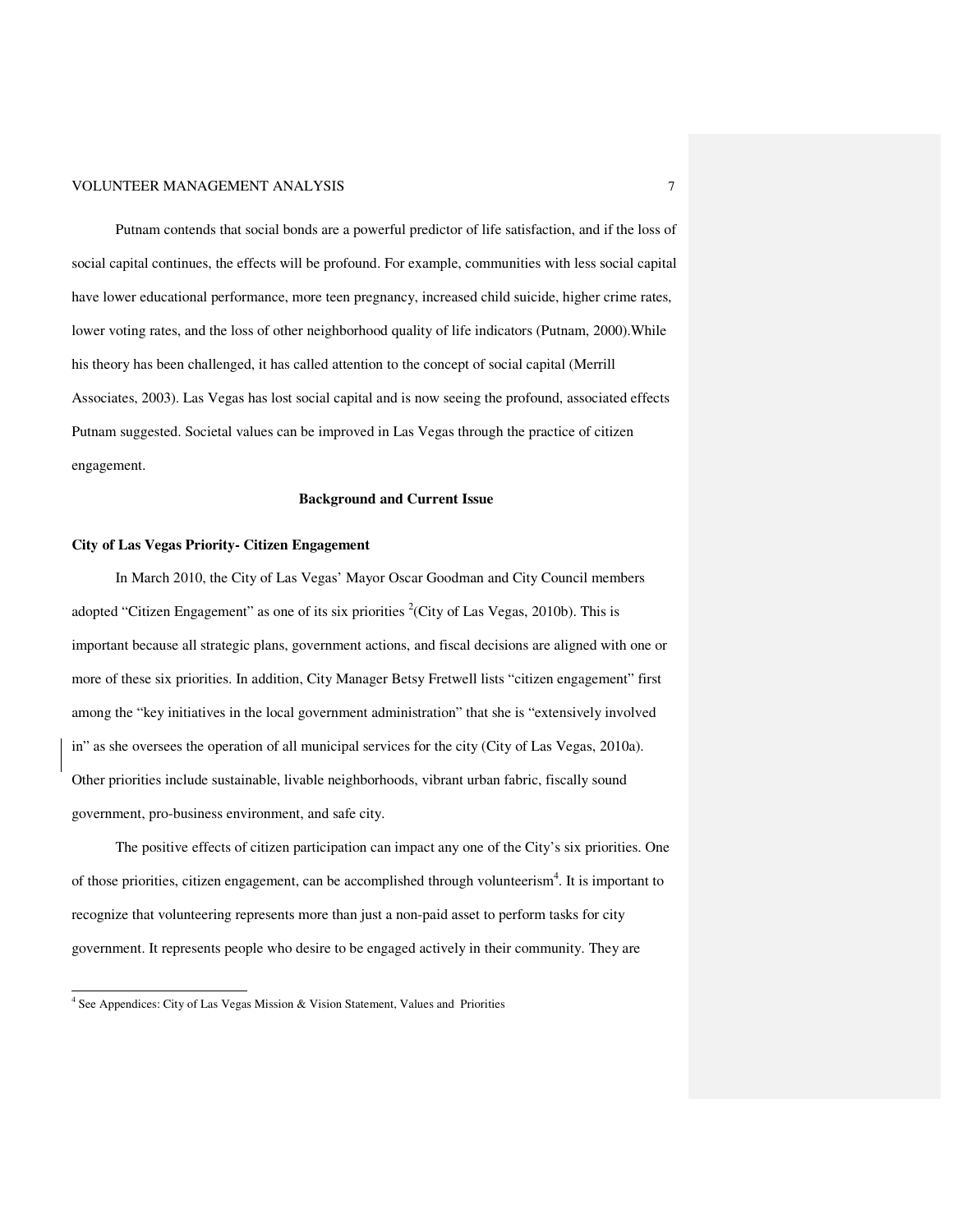representative of a population that can be educated on the needs of the community (Sagawa, 2010). Some of the most vocal supporters of city programs and services are those who volunteer for them and have knowledge of the impact the city programs and services have on the community. The supply of both organized and informal volunteers depends on people stepping forward in a spirit of personal responsibility and community commitment. Public awareness of community problems and assets will lead to better problem solving organizations and more informed public agendas (Sagawa, 2010).

Citizen engagement is the catalyst to achieve more livable neighborhoods, safer communities, and having a more accountable government. Community support is paramount for change to occur in neighborhoods. For example, crime reduction methods such as citizen watch groups who work with law enforcement to improve the character of neighborhoods. Stronger citizen participation through volunteerism can create the leadership needed to affect change and the voters to support it (Sagawa, 2010).

The City of Las Vegas continues to face significant economic challenges. The use of volunteers is a means to assist some of the programs that are suffering due to cutbacks in staffing and overall funding. In a recent article by Michelle Nunn (2010), she states "In challenging times, using volunteers gives communities the power to both increase meaningful engagement with residents and discover creative ways to meet expanding needs for local government services with limited resources" (Nunn, 2010). Citizen engagement is necessary for the community to support issues that require the most help. The City of Las Vegas can emphasize citizen engagement to help the community survive the economic recession with the help of volunteers.

#### **Current Policy Environment**

In 2009, Nevada had 415,700 volunteers. On average between 2007 and 2009, Nevada's volunteer rates rank the state  $50<sup>th</sup>$  among the 50 states and Washington D.C. More Specifically, Las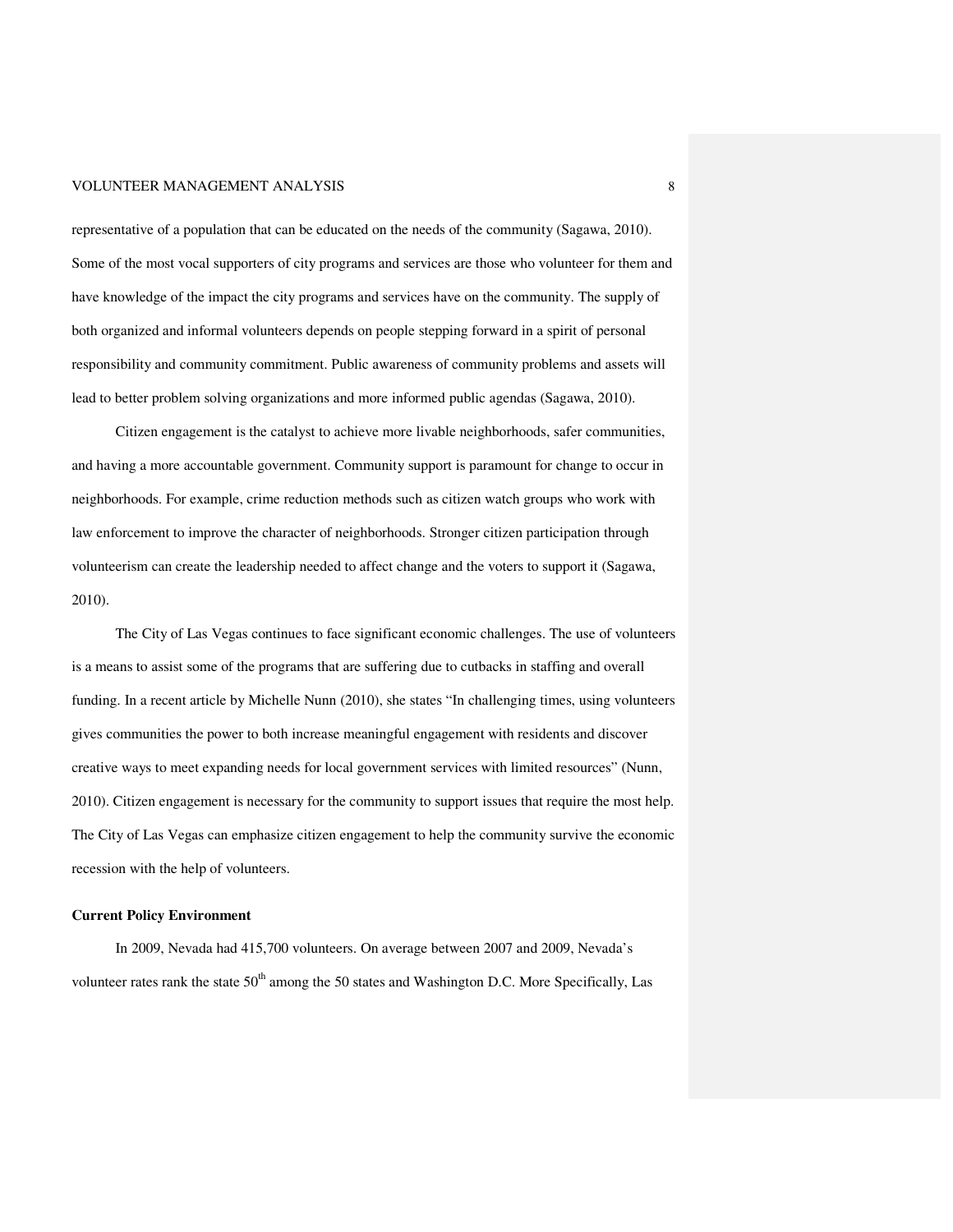Vegas had 275,600 volunteers and of the averages from 2007 to 2009, Las Vegas was ranked 49<sup>th</sup> among the 51 large cities with 17.5 percent of its residents volunteering (General Corporation for National and Community Service, 2010a). These statistics on volunteerism indicate a systemically low rate of participation in Nevada and Las Vegas.

Research on City of Las Vegas volunteerism reveals that a volunteer policy exists to guide departments that operate with volunteers. The policy, "Policies and Procedures for Volunteer Workers for the City of Las Vegas,"<sup>5</sup> is administered by the City of Las Vegas Department of Human Resources. It indicates that volunteers must meet specific requirements before taking part in any operations on behalf of the City. Figure 1 details the procedures outlined in the policy.



*Figure 1*. The process an applicant undergoes to volunteer for the City of Las Vegas.\*

\*Background check, including fingerprinting, and drug screening are for specific jobs.

In addition, the policy states:

• All volunteers will complete a Volunteer's Application<sup>6</sup> and forward it to Human Resources,

Insurance Services Division.

 5 See Appendices: City of Las Vegas Volunteering Policy & City Manager Information Report 10/7/05 6 See Appendices: City of Las Vegas Volunteer Application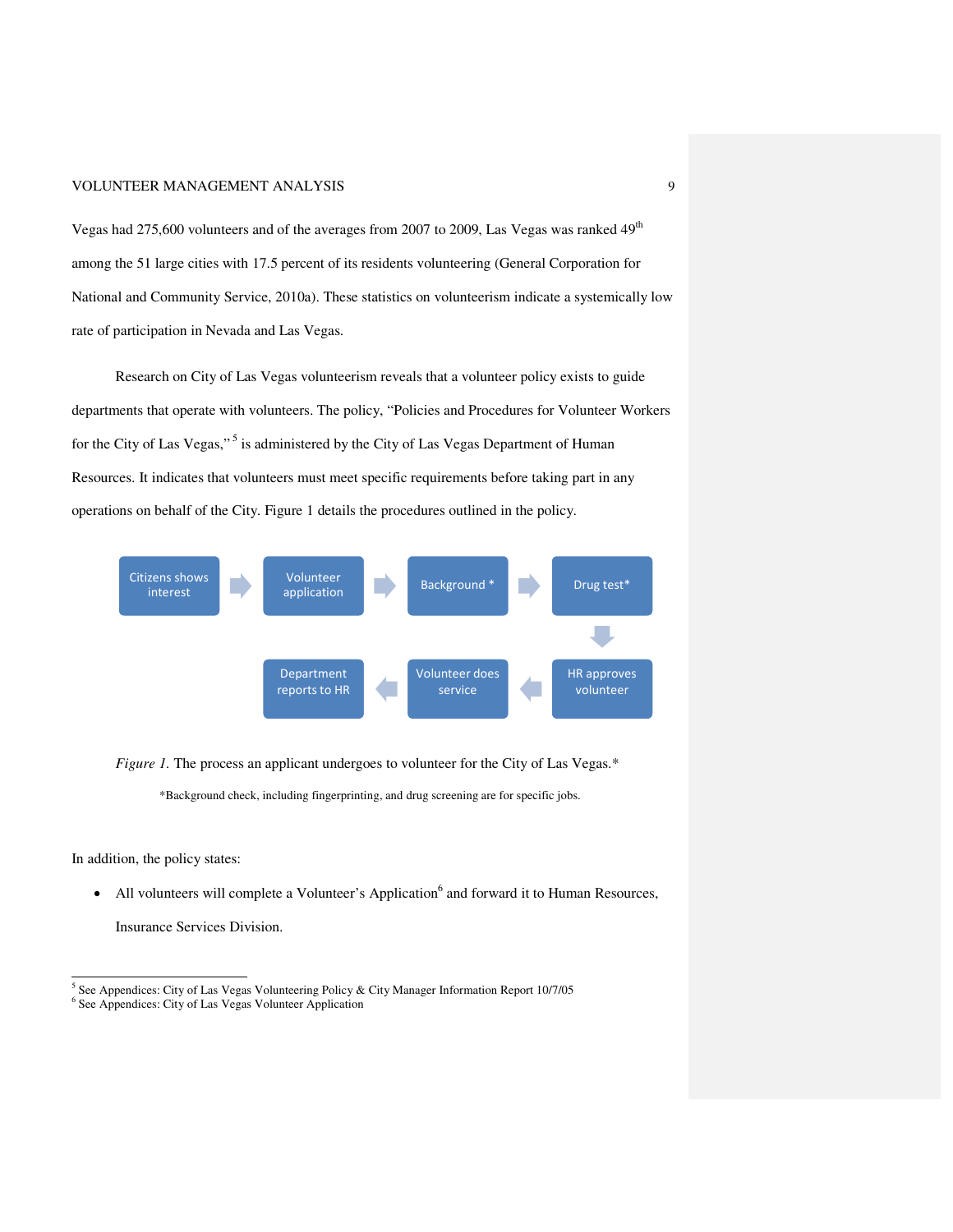- The Insurance Services Division, upon receipt of the volunteer application form, will add the volunteer to the approved Volunteer Roster for each Department, and notify the sponsoring Department, in writing, of acceptance of the volunteer. No volunteer services will be performed prior to departmental receipt of this written approval.
- The sponsoring Department must report the names of all volunteers to the Insurance Services Division no later than the  $5<sup>th</sup>$  day of the following month.
- When a volunteer has not worked for a 120 day period, they will be dropped from the Department's Active Volunteer Roster and must reapply to become an active volunteer in any program<sup>7</sup>(City of Las Vegas, 2010c).

In addition to the defined policy that provides expected actions and results, city departments are also responsible for meeting specific requirements. For example, employees from Human Resources and the Insurance Services Division must verify whether the applicant should be accepted in the role of a volunteer. This is determined by analyzing the function of the service to be provided. An Analyst will assess the function, environment, any potential collective bargaining agreement conflicts, and if the service provided by the volunteer will create a dependency on the position.

Over the course of time, usage and interpretation of this policy has developed into a decentralized process allowing interpretation by each department. The policy was initially implemented to encompass the usage of all volunteers; meaning anyone providing voluntary service to the City of Las Vegas. However, during the initial consultation with departments that utilize volunteers, it was determined that only two fully adhere to the existing policy- Leisure Services and Human Resources.

Departments that follow the implemented policy consistently track the hours volunteers donate to the City via a Volunteer Roster, which is maintained by Human Resources. However, this tracking

 7 See Appendices: City of Las Vegas Volunteering Policy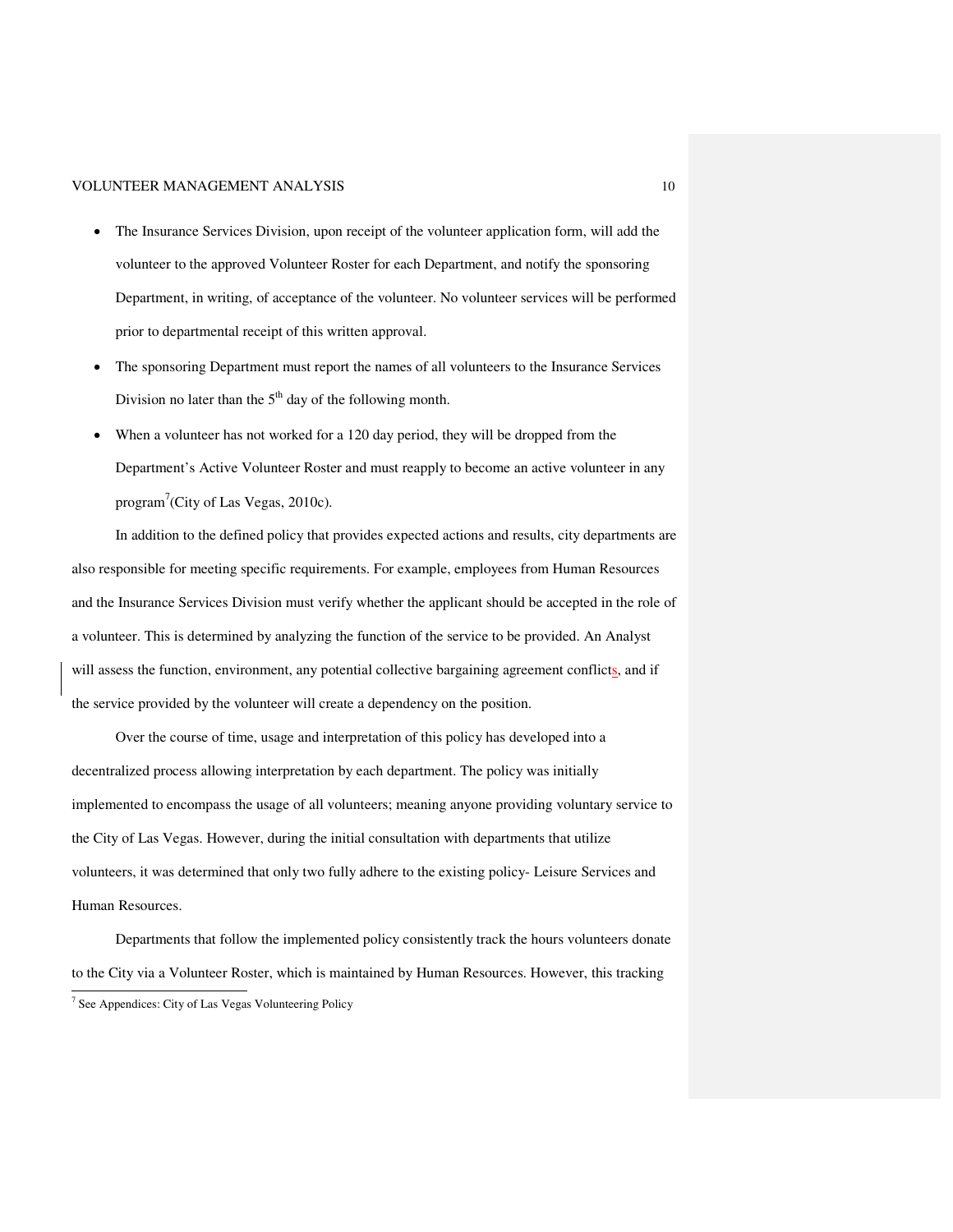system does not evaluate the effectiveness or overall impact volunteers have on city programs and services. In addition, Human Resources only records about 200 active volunteers. It was determined that other departments use volunteers, but are not reported or tracked (N. Stiles, personal communication, March 19, 2010).

#### **Discovery**

The problem begins with communication. Departments do not appear to be informed about the volunteer policy nor does the policy define a volunteer. Some different interpretations for volunteer include individuals performing court mandated community service, prisoner work details, neighborhood clean-up participants, Eagle Scout projects, and City employees volunteering in the community. There is no clear rule on whether these individuals are subject to the volunteer policy.

In addition to its lack of clarity, the policy is not enforced unilaterally. Departments are allowed to determine if and when they will adhere to the policy. As stated previously, some volunteers have not completed the appropriate application, been subject to drug or background checks, nor been tracked on the department Volunteer Roster. As a result, management cannot report impacts of volunteerism to the community, nor can they assess whether their efforts are beneficial.

The City of Las Vegas does not weigh the administrative costs of volunteer management against the benefits received through volunteerism. The City uses a performance-based management and budget system, which can be beneficial for the future volunteer management program in tracking its success and progress (City of Las Vegas, 2010b). Until relative performance measures are developed and used, the overall impact of volunteer efforts will not be accurately assessed. Lastly, this policy does not clarify the legal uncertainty associated with volunteering. The following concerns should be addressed: potential injury, liability coverage, required minimum age for operating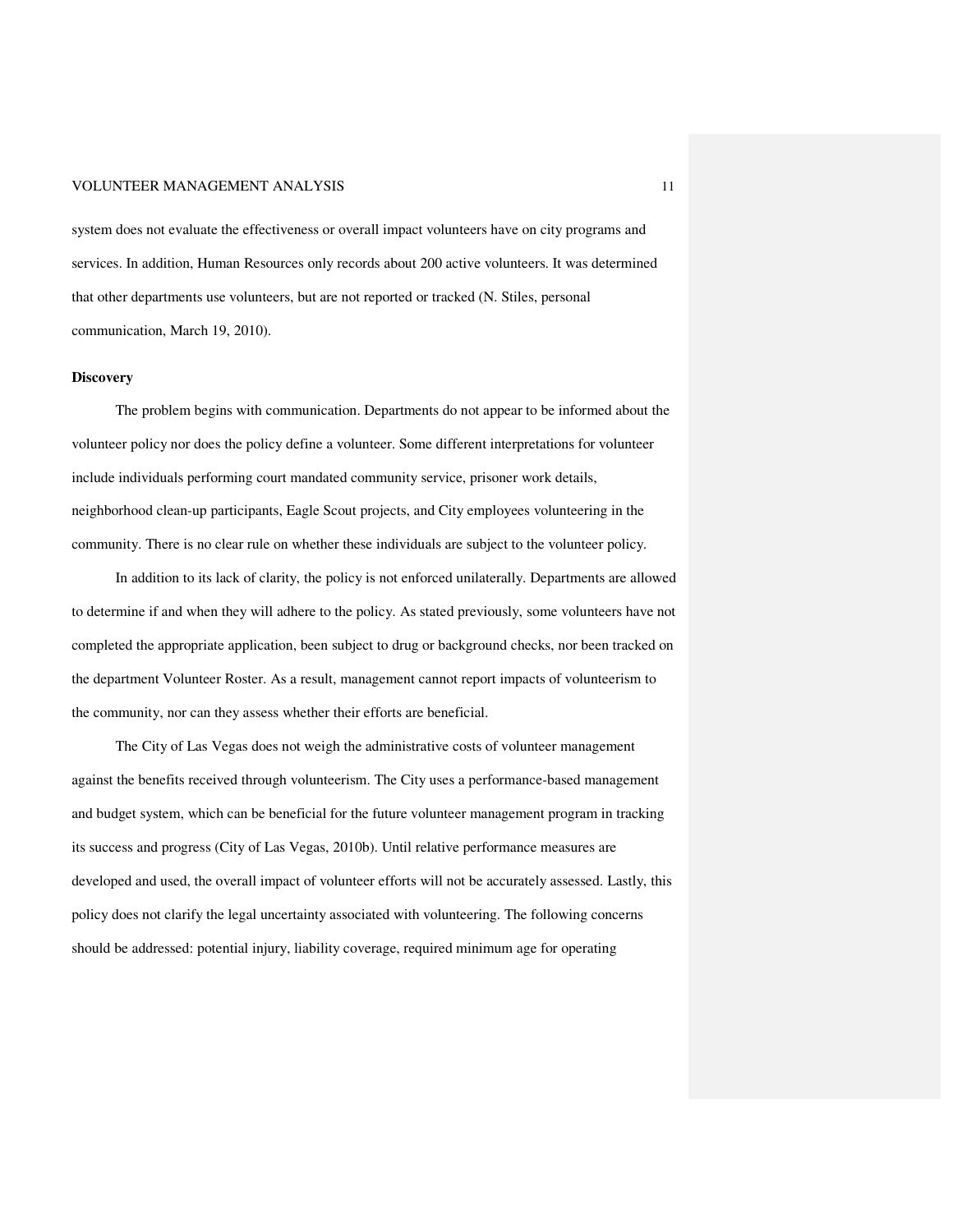machinery, volunteers who serve in sensitive positions, and the need to have background checks for certain volunteers.

**Method** 

#### **Data Collection**

Best practices on volunteer management were compiled and analyzed through data collection. The majority of the data collected are qualitative. Qualitative mediums used include electronic mail (email), telephone, and personal interview. Interviews were conducted with City of Las Vegas personnel to gain background information on its current volunteer programs. This includes feedback on possible solutions for the City's volunteer management program. Interviews were conducted with representatives from the City Manager's Office, Human Resources, Leisure Services, and Neighborhood Services.

Email addresses were obtained from city and county websites and other resources. After compiling the contact information, practitioners in the western regional jurisdictions of the United States were emailed a set of defined survey questions<sup>8</sup>. Responses were analyzed and additional information was solicited, as needed. Phone calls provided opportunities for more questions regarding the structure, or standard operating procedures regarding volunteer management programs.

The World Wide Web was used as a medium in the research process. Research was done through various websites. For example, Volunteering In America listed national volunteering statistics. City and county websites provided vital information and led to a better understanding of their volunteer programs. Information such as annual reports, policy, and volunteer openings were obtained via this medium. Also, some answers to the developed volunteer program criteria came from their

 8 See Appendices: Sample Questionnaire to Cities/Counties Outside of Las Vegas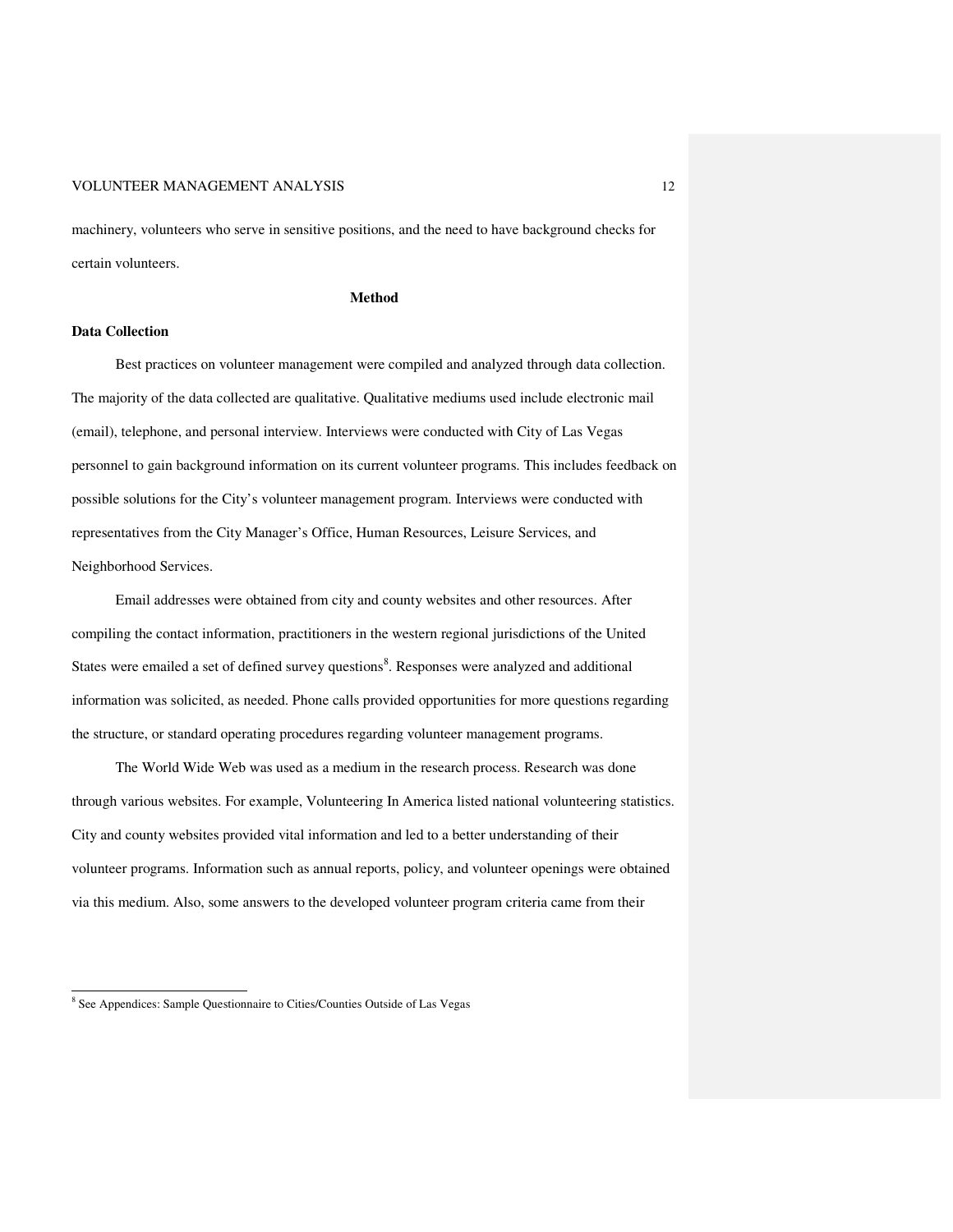website $(s)$ <sup>9</sup>. The United States Census website was used for demographic information for the jurisdictions surveyed, as well as Independent Sector for the current hourly rate for volunteers.

In addition to the World Wide Web, a literature review was conducted in order to help develop best practices and to formulate recommendations for the City of Las Vegas. Online journals and books provided the majority of the literature review. Through theses mediums, a proposal was developed providing possible solutions for the City of Las Vegas volunteer program management.

#### **Cities Involved**

-

Once the City of Las Vegas' current practices were understood, attention was placed on other cities with volunteer programs. The following questions were formulated to evaluate volunteer management policies of governmental entities:<sup>10</sup>

- 1. Does your city currently have a policy on volunteer programs?
- 2. Is it possible to get a copy of this stated policy?
- 3. What departments are involved in the policy management (HR, administration, etc)?
- 4. Does this policy have in influence on tracking and reporting (number of volunteers, hours served, etc)?
- 5. Do you have any reference to share? (e.g. How did you develop your program, best practices, benchmarks, examples of other programs, what did has not worked/challenges?)

This process began nationwide, looking at cities and counties that had either been accredited for their volunteer program or had won awards, such as those recognized by the Corporation for National & Community Service. Then, a decision was made to focus on cities and counties in the Western United States. This included cities and counties in Arizona, California, Oregon, and

<sup>&</sup>lt;sup>9</sup> See Appendices: Sample Questionnaire to Cities/Counties Outside of Las Vegas <sup>10</sup> See Appendices: Sample Questionnaire to Cities/Counties Outside of Las Vegas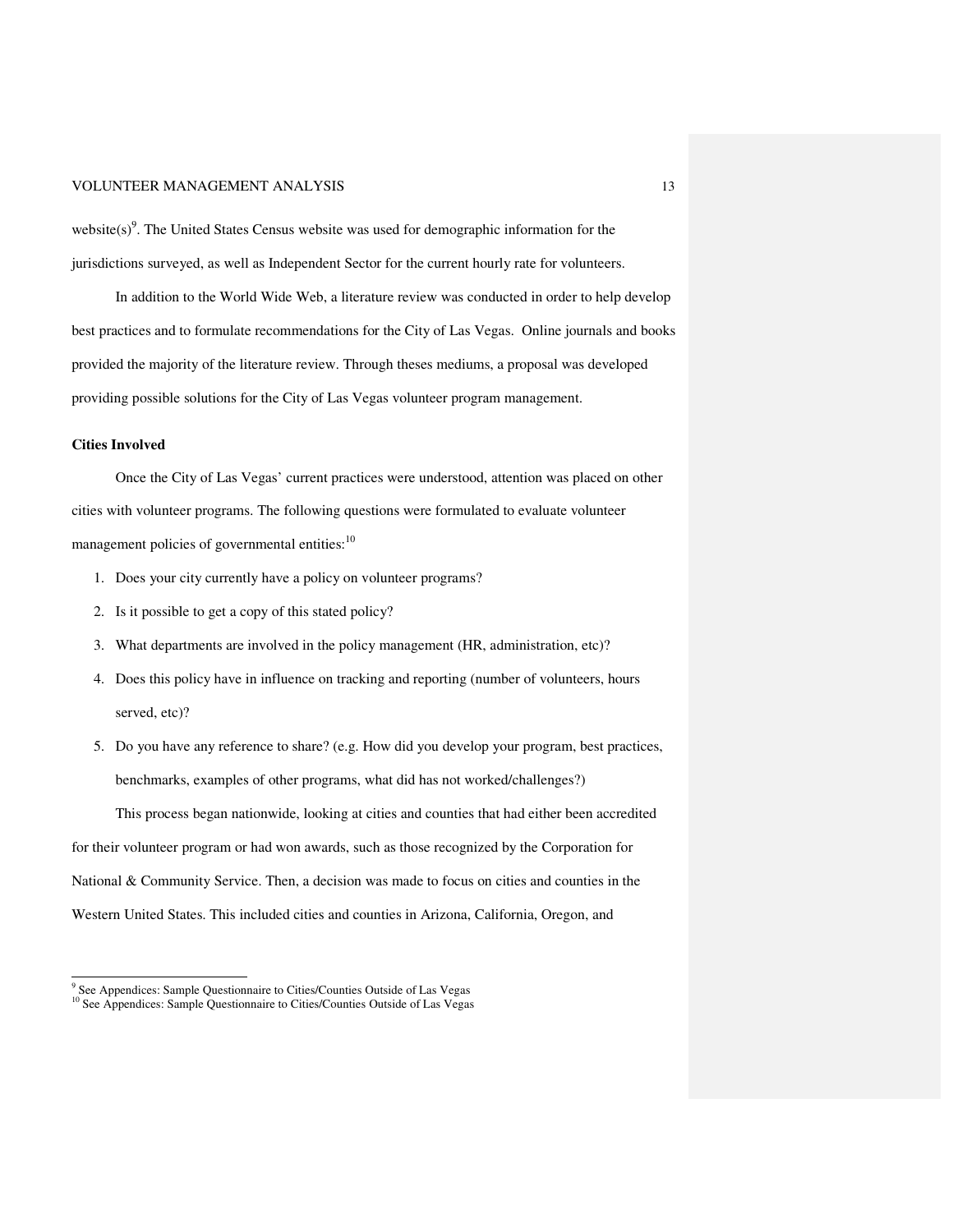Washington<sup>11</sup>. These cities were selected because of similarities to the City of Las Vegas with respect to:

- 
- Budget restraints Growth in land and population
- Decline in economic downfall Diverse culture
- Statistics found on Volunteer In America Challenges/opportunities

social)

- Dollar value and hourly rate as reported by
- Demographics (size, income, economic,
- the Independent Sector

#### **Analyzing Jurisdictions**

Thirty-six cities and counties, in addition to the City of Las Vegas, were contacted. Of those

jurisdictions, fifteen had current and active volunteer policies $12$ .

#### Table 1 *Number of cities and counties contacted by state*

|  |  | rumber of cuies and counties contacted by state |  |
|--|--|-------------------------------------------------|--|
|  |  |                                                 |  |

| Number of Jurisdictions Contacted       |  |  |  |
|-----------------------------------------|--|--|--|
| 7 cities                                |  |  |  |
| 8 cities and 1 county                   |  |  |  |
| 1 county and 2 departments              |  |  |  |
| 1 county                                |  |  |  |
| 1 city                                  |  |  |  |
| 2 cities (not including Las Vegas)      |  |  |  |
| 3 cities, 1 county, and 1 state program |  |  |  |
| 1 city                                  |  |  |  |
| 2 cities                                |  |  |  |
| 4 cities and 1 state program            |  |  |  |
|                                         |  |  |  |

A comparative city was selected from Arizona, California, Oregon, and Washington. They

exemplified program components that could be introduced to the City of Las Vegas. Below are

descriptions of those cities and their volunteer management practices.

-

<sup>&</sup>lt;sup>11</sup> See Appendices: Data Collected from Cities Contacted

<sup>&</sup>lt;sup>12</sup> See Appendices: List of Cities Contacted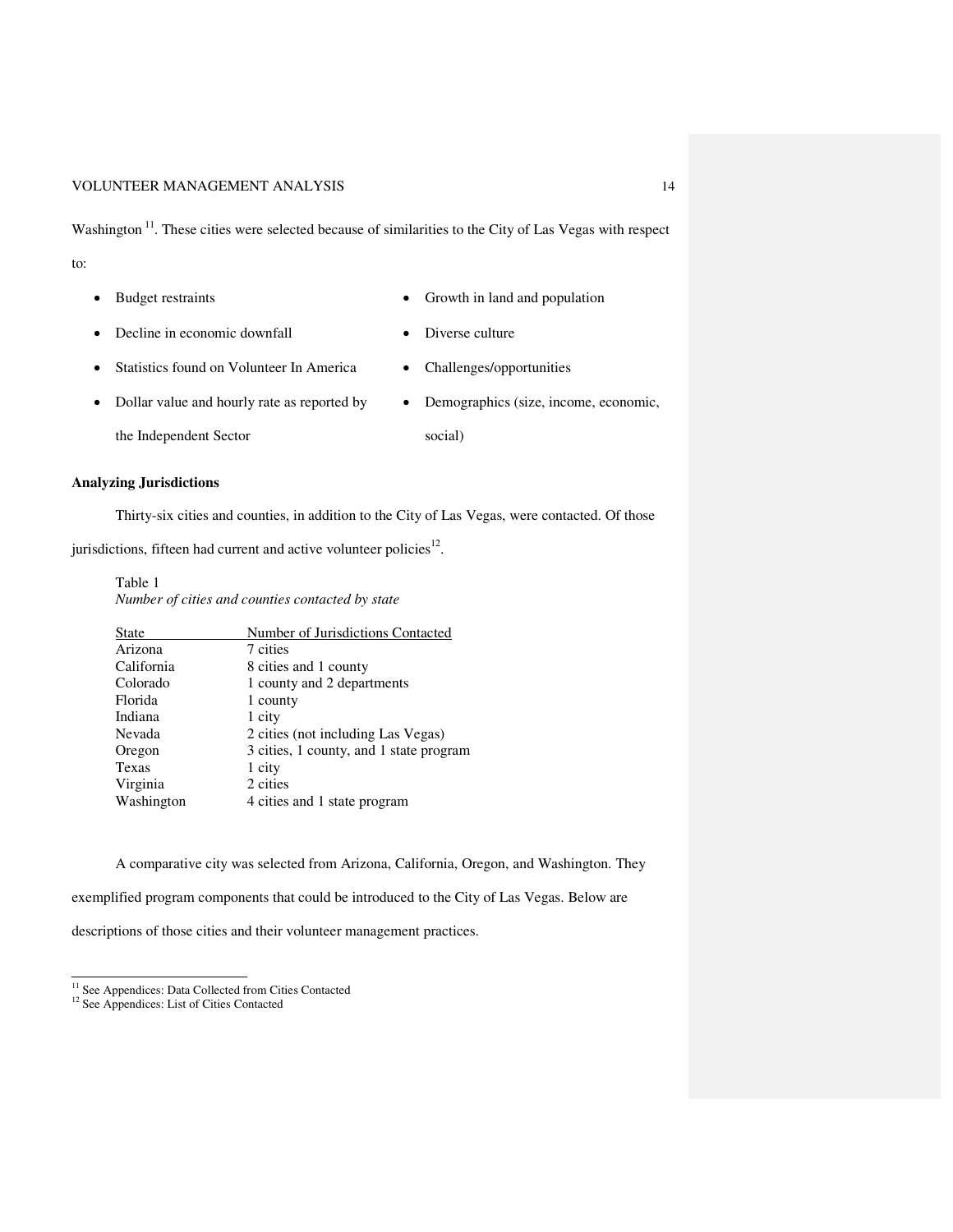#### **Current Volunteer Management Practices**

#### **City of Mesa, Arizona**

It is estimated that in 2009, there were 1.2 million volunteers in Arizona. The average volunteer rates from 2007 to 2009 ranked Arizona 44<sup>th</sup> among the 50 states and Washington D.C. for volunteerism. Twenty-four percent of the residents in Arizona volunteer providing 168.5 million hours of service (General Corporation for National and Community Service, 2010a). It was estimated that in July 2008, Mesa Arizona's population was 462,823. The City of Las Vegas population was estimated at 558,383 for the same time period (Advameg, Inc., 2010).

City of Mesa Volunteer Coordinator Katie Brown provided information and literature on their volunteer management program. She demonstrated, both in emails and phone interviews, expertise and knowledge of its volunteer program (K. Brown, personal communication, June 17, 2010).

Having a specific volunteer coordinator to oversee volunteer opportunities and operations appears beneficial for engaging citizens in Mesa. This was determined through reviewing community oriented projects and programs, and discovering how volunteers are handled when seeking specific jobs within city government. The City of Mesa belongs to Cities of Service coalition; "Cities of Service is a bi-partisan coalition of the mayors of large and small cities from across our country who work together to engage citizens to address the great challenges of our time" (Cities of Service, 2010).

There is oversight on the performance measures recorded for Mesa's volunteer program. Performance measures determination is improved by having all city departments report their finding to the centralized Human Resource Department. Katie Brown utilizes the Independent Sector rate for calculating potential cost benefit. For 2008, Arizona was calculated at \$19.25 (Indepenedent Sector, 2010).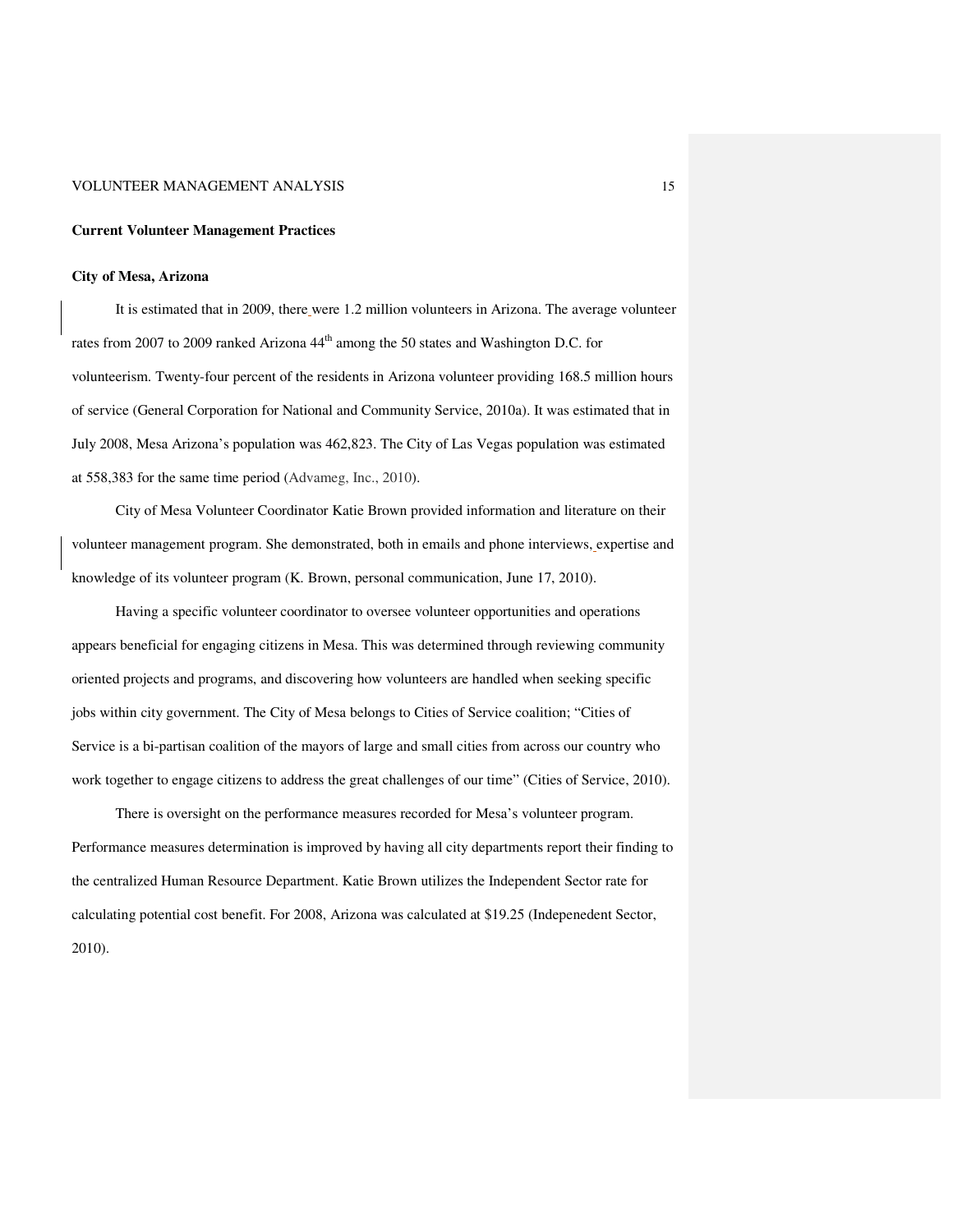While reviewing cities in Arizona, a comparison was made between Phoenix and Mesa. Research was conducted to compare the pros and cons of the Phoenix Model (decentralized volunteer management) versus the Mesa Model (centralized volunteer management). The Phoenix Model has a decentralized system of program-based oversight that works with Hands-On Greater Phoenix Volunteer Coalition and is also a coalition member with Cities of Service. Katie Brown indicated that the Phoenix model's partnership is limited to the scope of the contract (Hands-On Greater Phoenix) with the city. The Mesa model, with an in-house volunteer coordinator, has more flexibility in adapting to specific community needs. She also indicated that in Mesa, a background check can be dependent on the department in which the volunteer is used. If a person volunteers on an ongoing basis, background checks were usually performed.

In conclusion, when reviewing cities within the state of Arizona, the cities of Glendale, Mesa, and Tempe all have in-house volunteer coordinators. These coordinators act as the central point of contact for most of the city departments. In contrast, the cities of Phoenix and Tucson, as well as the County of Maricopa, rely upon outside organizations to coordinate community volunteers.

#### **City of Sacramento, California**

In 2009, there were approximately seven million volunteers in California. Comparing the average volunteerism from 2007 to 2009, this placed the state  $41<sup>st</sup>$  among the 50 states and Washington D.C. for volunteerism. Approximately, 24.2 percent of the residents provided 935 million hours of service (General Corporation for National and Community Service, 2010b). It was estimated that in July 2008, Sacramento's (Sacramento County) population was 463,794 and Las Vegas' (Clark County) population was at 558,383(Advameg, Inc., 2010). In Sacramento, 414,900 volunteers were reported in 2009. With the average volunteer rates between 2007 and 2009, this ranked them  $32<sup>nd</sup>$  among the 51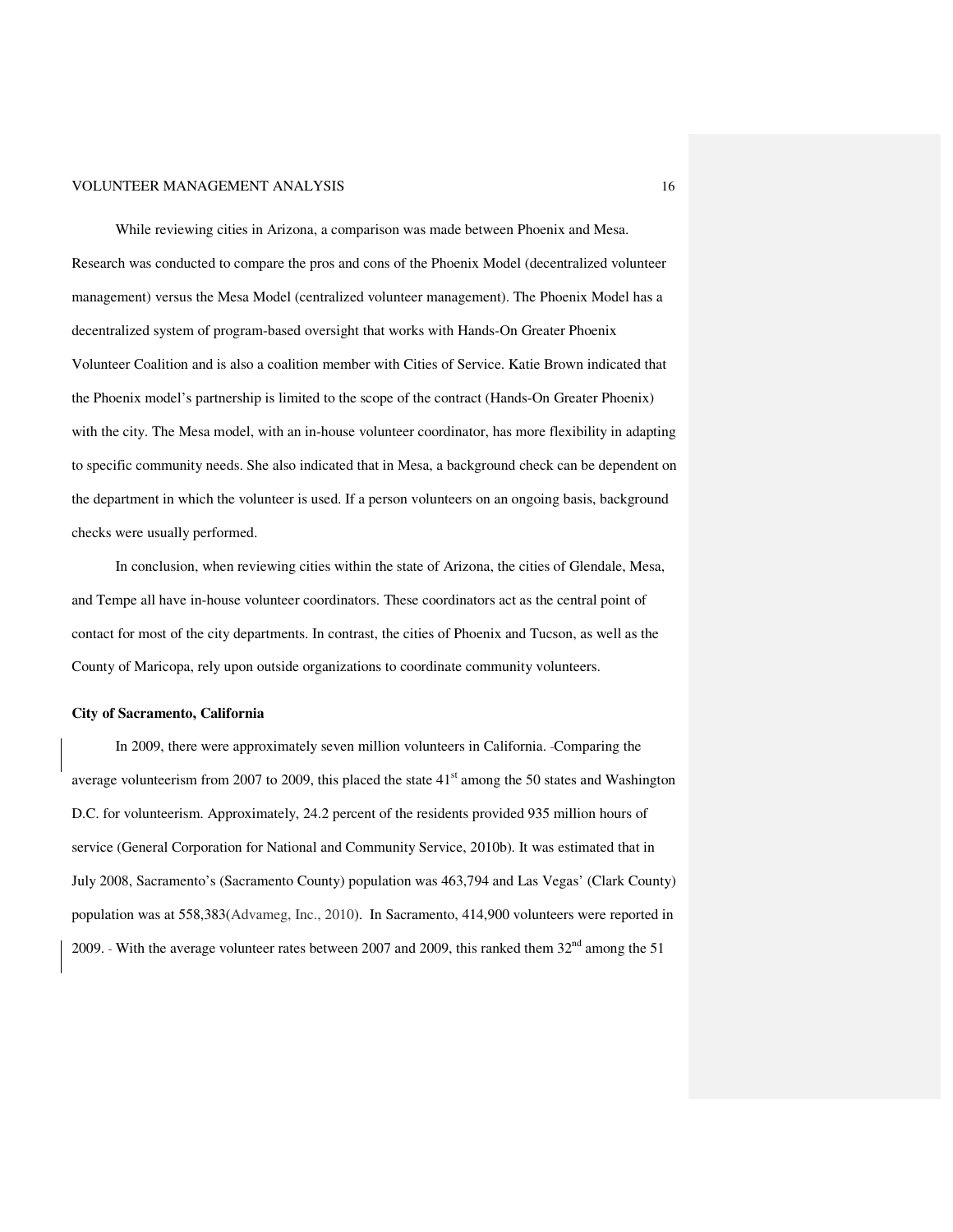large cities, resulting in 38.1 percent of residents volunteer (General Corporation for National and Community Service, 2010).

The City of Sacramento has an established volunteer program, as well as a published policy and procedures manual for departments to follow. The centralized volunteer program provides a broad source of expertise, talent, and manpower for the city (City of Sacramento Volunteer Program, 2010). The city has a Volunteer Coordinator on staff to help administer the program citywide. Mary Lynn Perry, current Volunteer Coordinator for the City of Sacramento, was the main contact. She oversees developing and disseminating any information pertinent to the citywide volunteer program. She is also tasked with developing quarterly reports that consist of the following: volunteer accomplishments, departments that participate, number of volunteers, number of volunteer hours, and project cash values. Sacramento also uses the Independent Sector to value the volunteer's labor. In 2008, California's dollar value was \$23.29 per hour (Independent Sector, 2010). Annual reports are compiled for the City Managers to see what types of volunteer hours and activities are completed over each fiscal year.

In order to use volunteers, city departments are tasked with appointing a department volunteer liaison, who is the Volunteer Coordinators' contact for questions regarding the department's program. The liaison must also identify the following:

- tasks to be performed;
- number of hours requested and proposed schedule;
- skills necessary;
- required training to be provided; and
- anticipated duration of the assignment.

Department volunteer liaisons must attend meetings administered by the Volunteer Coordinator. Sacramento has a citywide definition for a volunteer: "non-compensated individual who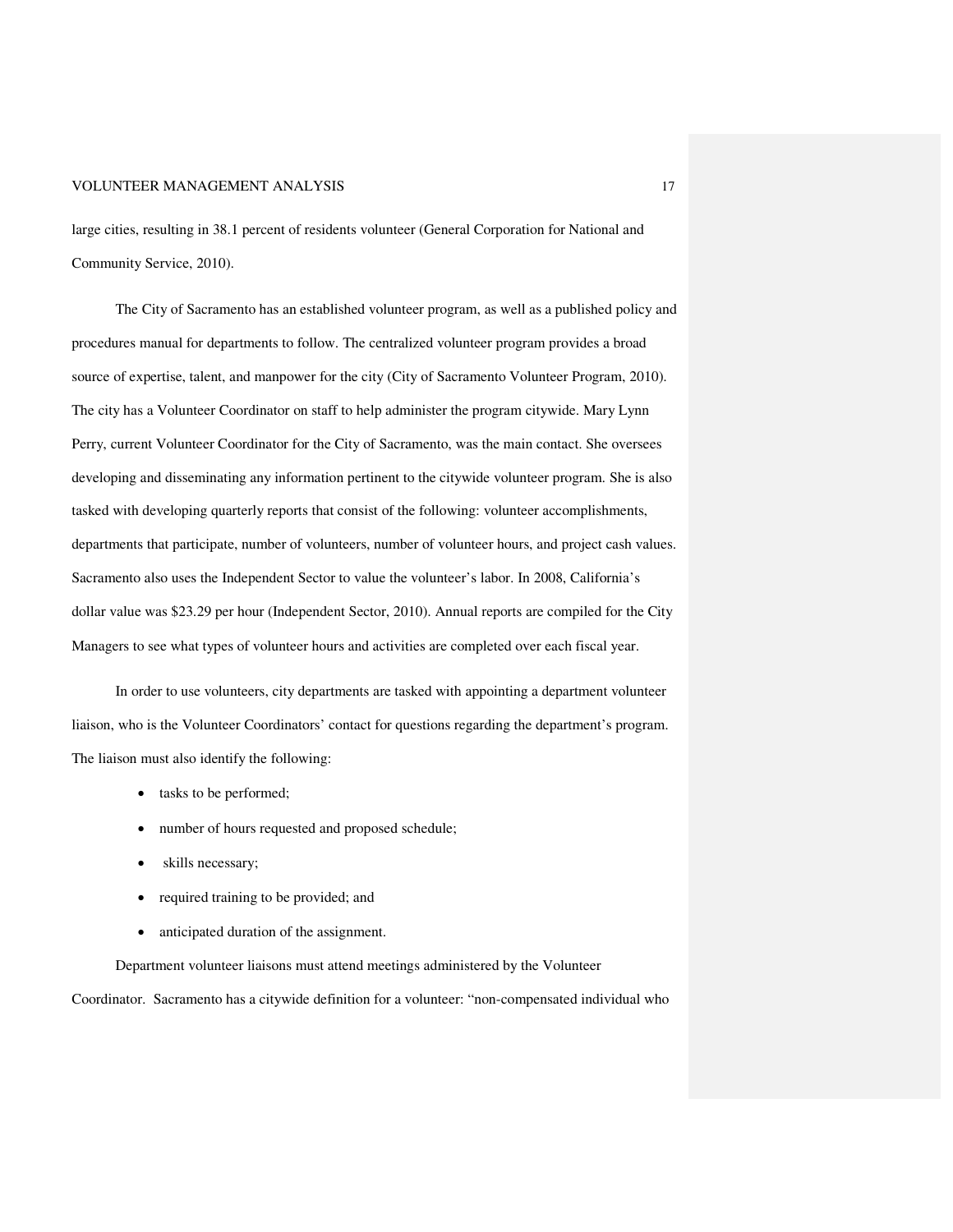offers services to a city department or affiliated non-profit agency." Sacramento has set definitions for the different types of volunteers, ranging from youth to professional. This eliminates any ambiguity among departments of what constitutes a volunteer.<sup>13</sup>

#### **City of Portland, Oregon**

In 2009, there were over one million volunteers in Oregon. On average it was found that between 2007 and 2009, Oregon placed 11<sup>th</sup> among the 50 states and Washington D.C. for volunteerism. It was also found that approximately, 33.8 percent of the residents provided 133.8 million hours of service (General Corporation for National and Community Service, 2010b). It was estimated that in July 2008, Portland's (Multnomah County) population was 557,706 and Las Vegas' (Clark County) population was at 558,383 (Advameg, Inc., 2010b & 2010c). In Portland, 653, 100 volunteers were reported in 2009. When reviewing the average of 2007 to 2009, this placed them 2nd among the 51 large cities, resulting in 37.1 percent of residence volunteer (General Corporation for National and Community Service, 2010).

The City of Portland does not have an overall city volunteer policy nor do they have a city volunteer coordinator. Portland allows each bureau, or department, to set its own policies and procedures for using volunteers. One stipulation that the city makes is that it will not cover volunteers under workman's compensation. As a decentralized volunteer management team, departments utilize the City's website to list all volunteer opportunities and information.

The City of Portland's website is not user friendly for citizens interested in looking for opportunities. Conversely, each department has their own web pages which are more user friendly. The City's website is currently being used by Commissions, Environmental Services, Special Projects, Parks and Recreation, and the Office of Neighborhood Involvement. Through these specific

<u>.</u>

<sup>&</sup>lt;sup>13</sup> See Appendices: City of Sacramento Volunteer Coordination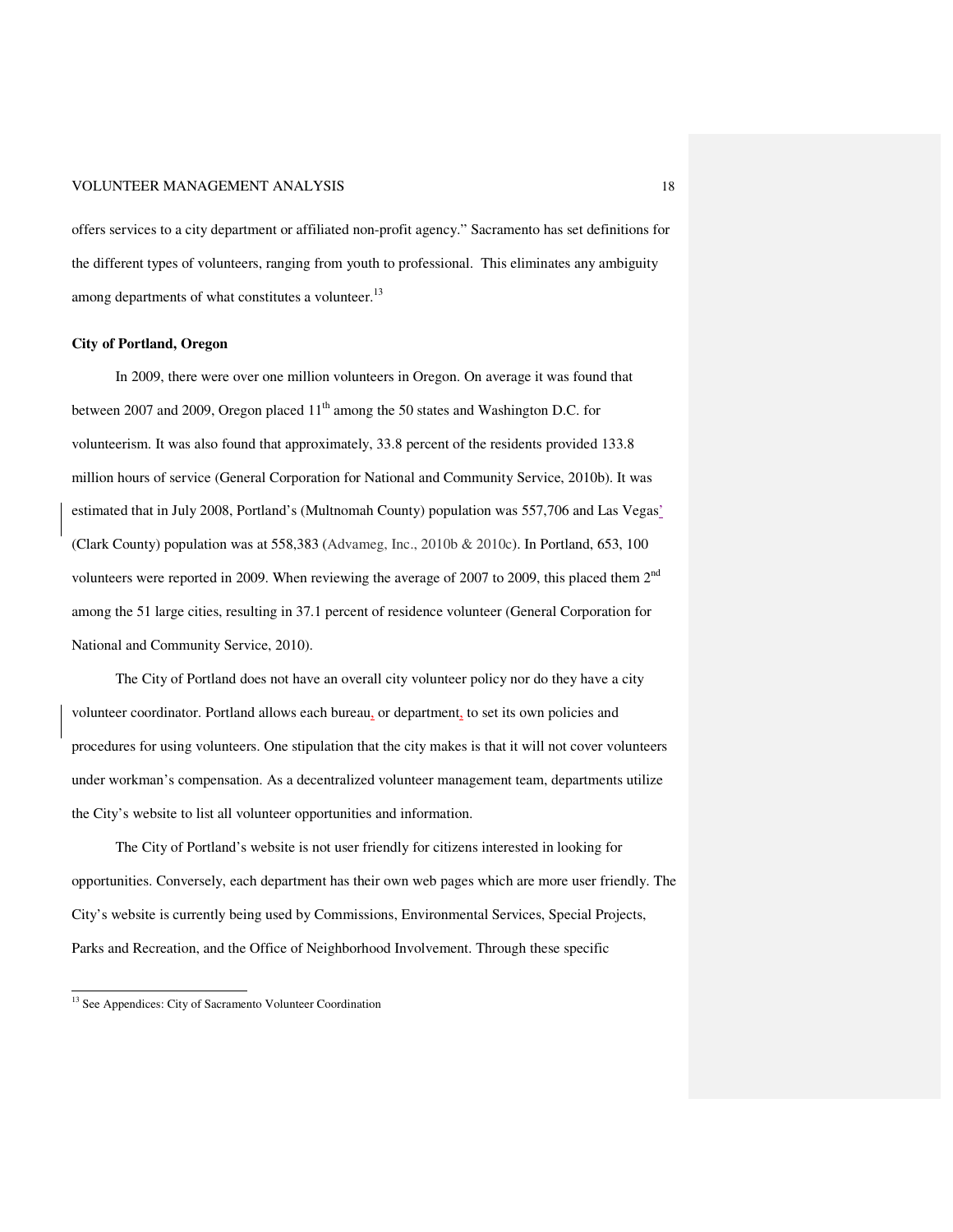departments, there are opportunities to become involved in community coalitions, neighborhood associations, and community engagement projects.

Portland's Parks and Recreation has embraced the idea of "Friends Groups". With over 100 Friends Groups, community nonprofits and coalitions, Portland's Parks and Recreation documents over 450,000 volunteer hours annually (Volunteer Opportunities, 2010). These partnerships vary depending on the needs of each Friends Group. For example, Portland's Parks and Recreation may provide the program insurance and the Friends Group manages the volunteers through the City's application and background process. Other Friends Groups may provide their own insurance; therefore they process volunteers in their own application and background checks.

"The Office of Neighborhood Involvement (ONI) provides coordination of Portland's neighborhood network" (Office of Neighborhood Involvement, 2010). This nationally recognized neighborhood system consists of 95 neighborhood associations and seven neighborhood district coalition offices located throughout the city. These district coalitions and offices provide support and technical assistance to the volunteer-based neighborhood associations, community groups and individual citizen-activists (Office of Neighborhood Involvement, 2010). A vital part of the ONI is organizing and maintaining neighborhood associations. ONI plays the role of the communication link between residents, neighborhoods, and City of Portland bureaus.

ONI also sponsors the Public Involvement Advisory Council (PIAC). This Council developed "An Outreach and Involvement Handbook for City of Portland Bureaus- A joint effort of citizens and bureaus staff" (Office of Neighborhood Involvement; City of Portand, Oregon, 2005). This handbook defines citizen involvement, why it is important, and outlines the best practices of managing volunteer outreach and participation.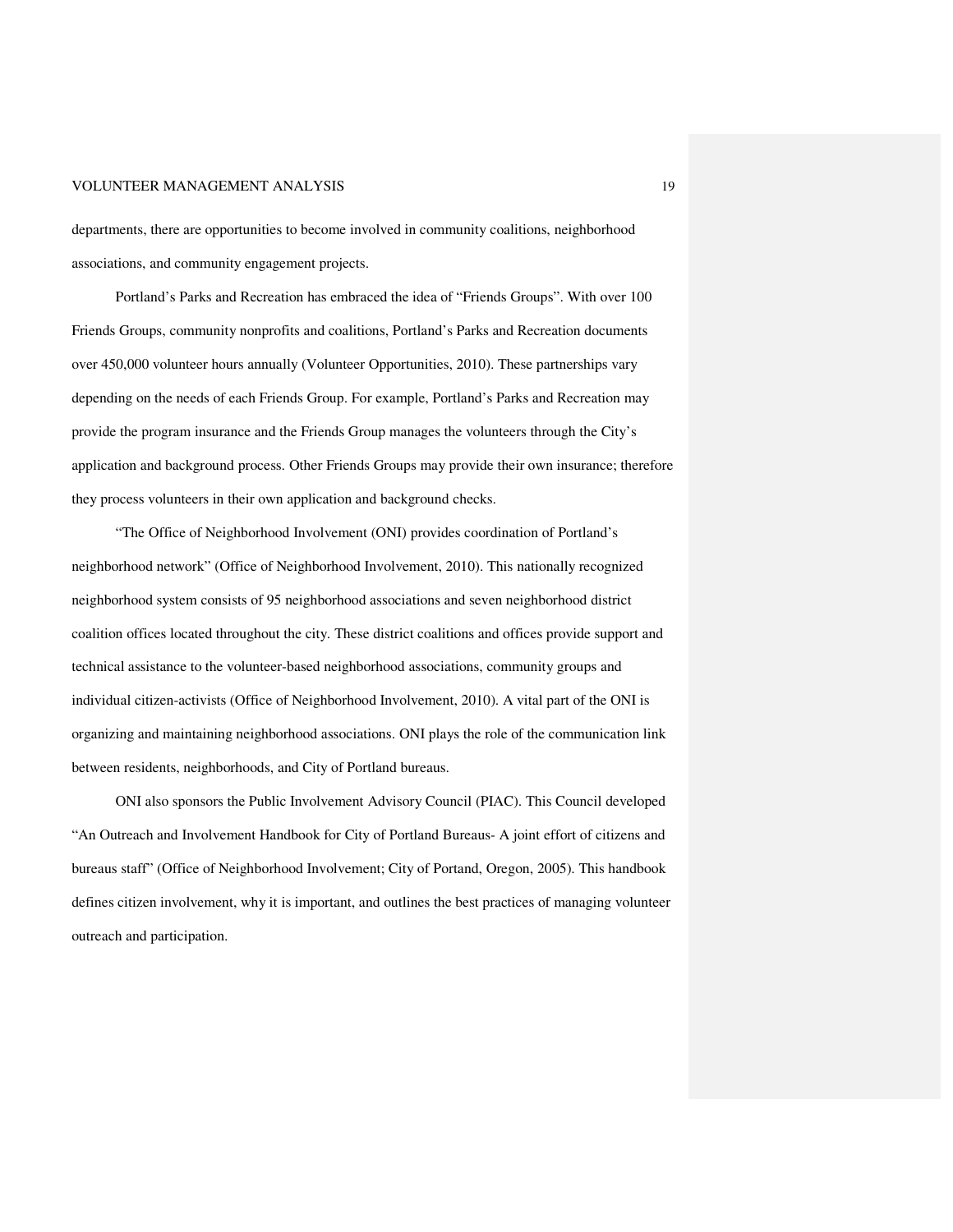In addition to volunteer opportunities found on its website, Portland partners with Hands On Greater Portland, home to their Corporate Volunteer Council (Corporate Volunteer Council, 2010), and Oregon Volunteers, the Oregon Commission for Voluntary Action and Services. Oregon Volunteers' mission includes to "promote and support the AmeriCorps and the programs that utilize AmeriCorps, volunteerism, and citizen engagement to strengthen Oregon Communities." (About Orgeon Volunteers, 2010).The 15-25 members on the Commission are appointed by the Governor. This program was established in 1994, under the National and Community Service Trust Act of 1993, under the Oregon State Statute 458.555 (About Orgeon Volunteers, 2010). Oregon Volunteer's goals include developing and maintaining a clearinghouse of Oregon volunteer resources, supporting the implementation of the "Oregon Plan for Volunteerism," promoting volunteerism statewide, being an active participant in Oregon's service learning community, and creating and maintaining a direct service program to actively involve Oregon residents in building their community.

#### **City of Seattle Washington**

In 2009, 1.8 million volunteers were reported in the state of Washington. More specifically, 975.1 thousand volunteers (26.8 percent) were reported in Seattle. From the reported data from 2007 to 2009, this placed Washington as  $10^{th}$  among the 50 states and Washington D.C. and Seattle  $4^{th}$  among the 51 large cities. In July of 2008, it was estimated Seattle's (King County) population was 598,541 and Las Vegas' (Clark County) population was at 558,383 (Advameg, Inc., 2010).

A phone interview was conducted with City of Seattle Chief Service Officer and member of the Mayors' Office, Lynda S. Petersen, (L. Peterson, personal communication, June 13, 2010). The City of Seattle does not have an established volunteer policy. For city-based events, individuals must sign up as a volunteer, but are managed at the department level. The City's volunteer program is decentralized. Each department uses volunteers as they see fit and reports volunteer hours and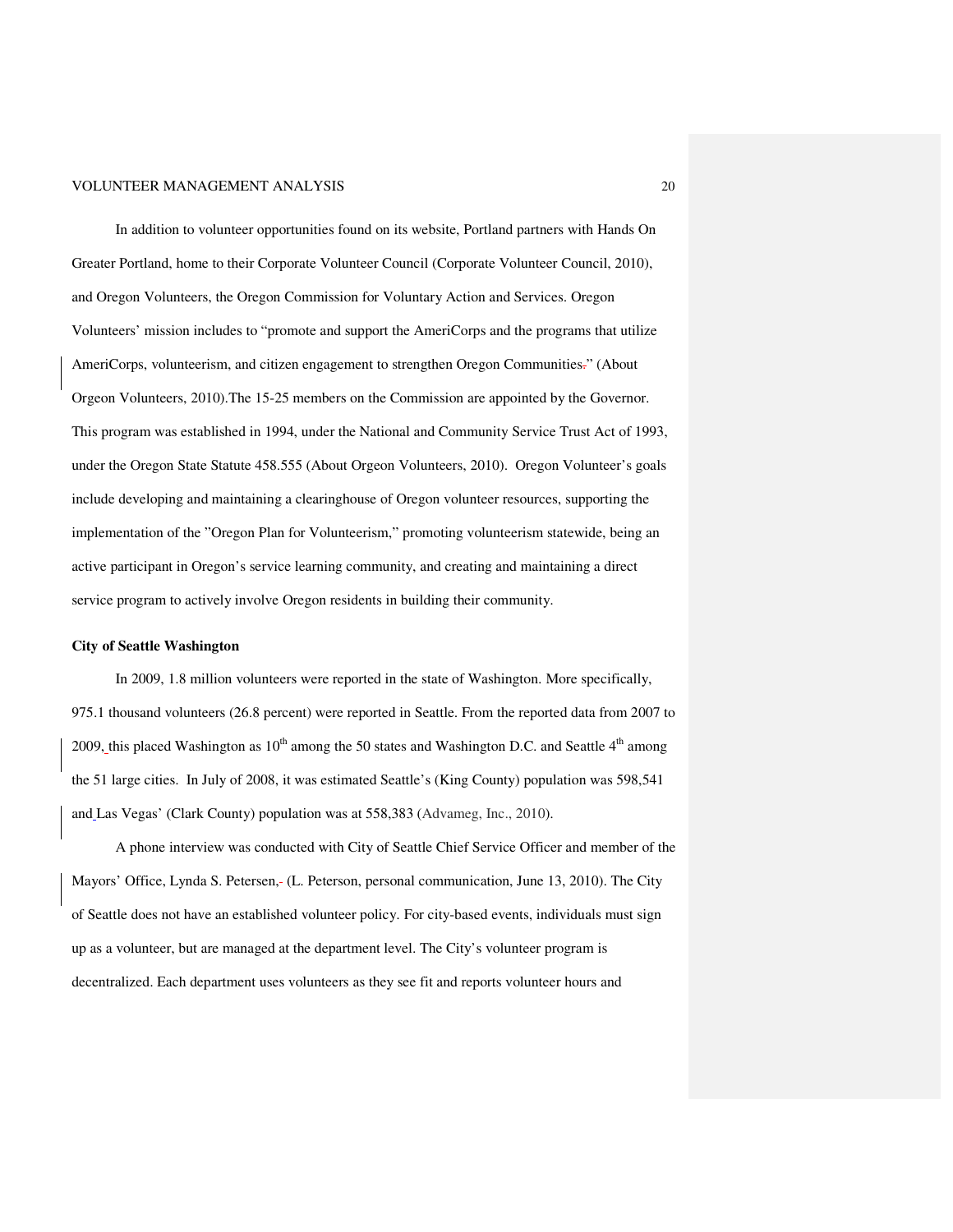activities on their own terms. The numbers are reported to the Mayor's Office on an annual or quarterly basis.

Through the decentralized process, the city does not have a volunteer coordinator. Each department uses the City of Seattle's website to inform community members of volunteer opportunities. The website offers opportunities to donate to community nonprofits, lists city volunteer projects, lists community volunteering opportunities for local nonprofits, and provides global volunteering information. The departments that use this process are City Attorney, Public Utilities, Municipal Court, Parks and Recreation, Public Libraries, Animal Shelter, Emergency Management, and Department of Neighborhoods (City of Seattle, 2010).

Because of the decentralized process, the definition of a volunteer varies. In the Mayors' Office, an intern or a graduate assistant is not considered a volunteer. Individuals who receive court appointed volunteer hours are usually assigned to the County. Therefore, the city departments have little interaction with them. Seattle has two different types of volunteers $\frac{1}{2}$  those who work events and others who work with vulnerable populations. For example, those who volunteer within the police department or those who work with children, go through a background check.

Seattle elects not to report the measureable impact of volunteering in dollar amounts. Although Independent Sector reports a dollar amount based on the hours and services the citizens of Seattle provide. The City does not want a misconception that the services volunteers provide could replace jobs or incomes of its citizens. Seattle, like Mesa and Phoenix, is a part of the Cities of Service coalition. Ms. Petersen is tasked with identifying current issues the city is facing and how volunteers can be used to address them. She made it clear that the goal of this program is not to increase the amount of volunteers but to identify issues the city is facing and how volunteers can be used to resolve them.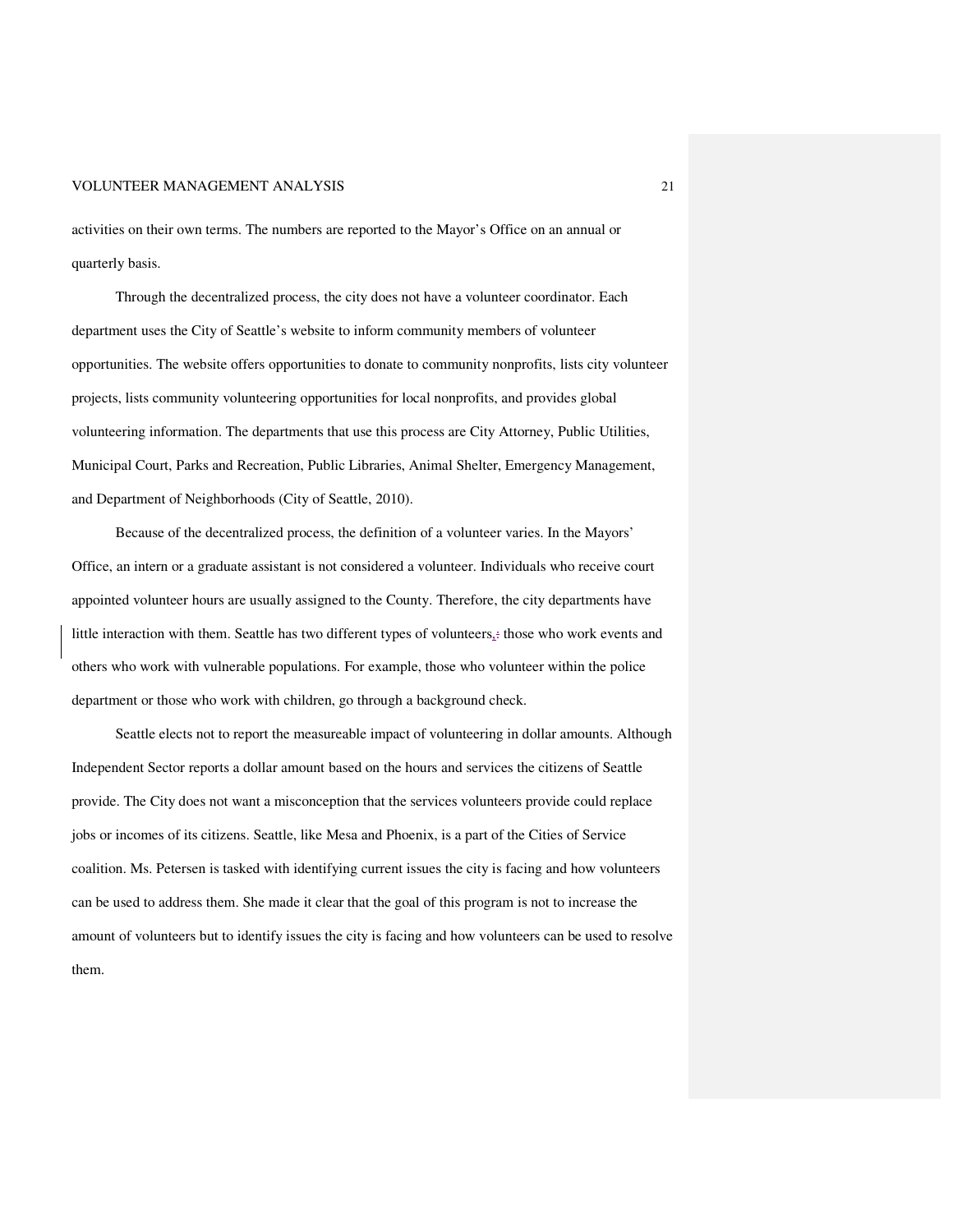#### **Results**

The policy of implementing a more robust volunteer management system is necessary for the City of Las Vegas to:

- Effectively track time and effectiveness of the volunteer work product.
- Determine cost effectiveness of volunteers supporting City of Las Vegas services.
- Measure the benefit of citizen engagement.
- Develop community partnerships and nonprofits.

As indicated by Bardach, it is only sensible to see what kinds of solutions have been tried in other jurisdictions, agencies, or locales (Bardach, 2009). This best practices research presents many challenges as well as simple solutions to formulate a volunteer management program for the City of Las Vegas. Simple solutions will mimic the means and methods of jurisdictions facing similar challenges with managing volunteers. The challenge is choosing the appropriate volunteer management program for the City of Las Vegas. Obviously, a proven volunteer management model or concept that works for one jurisdiction may not work for the City of Las Vegas. Often times, the overall management of volunteers can be political, publicized, and can impact the quality of life for the community. Consequently, the approach to, and actual implementation of, a volunteer management system can be just as important as having a good plan on paper.

An analysis of the jurisdictional surveys reveals that the data is somewhat ambiguous. First, it is difficult to establish a benchmark. This is most likely due to not knowing the intimate details of the organization and the reasons why they choose a specific management model for their jurisdiction. The results of the research cannot guarantee whether a volunteer coordinator is the best solution for a particular jurisdiction. The quality or efficiency of the specific volunteer management system for each jurisdiction is not evaluated in this paper. The importance a jurisdiction places on citizen engagement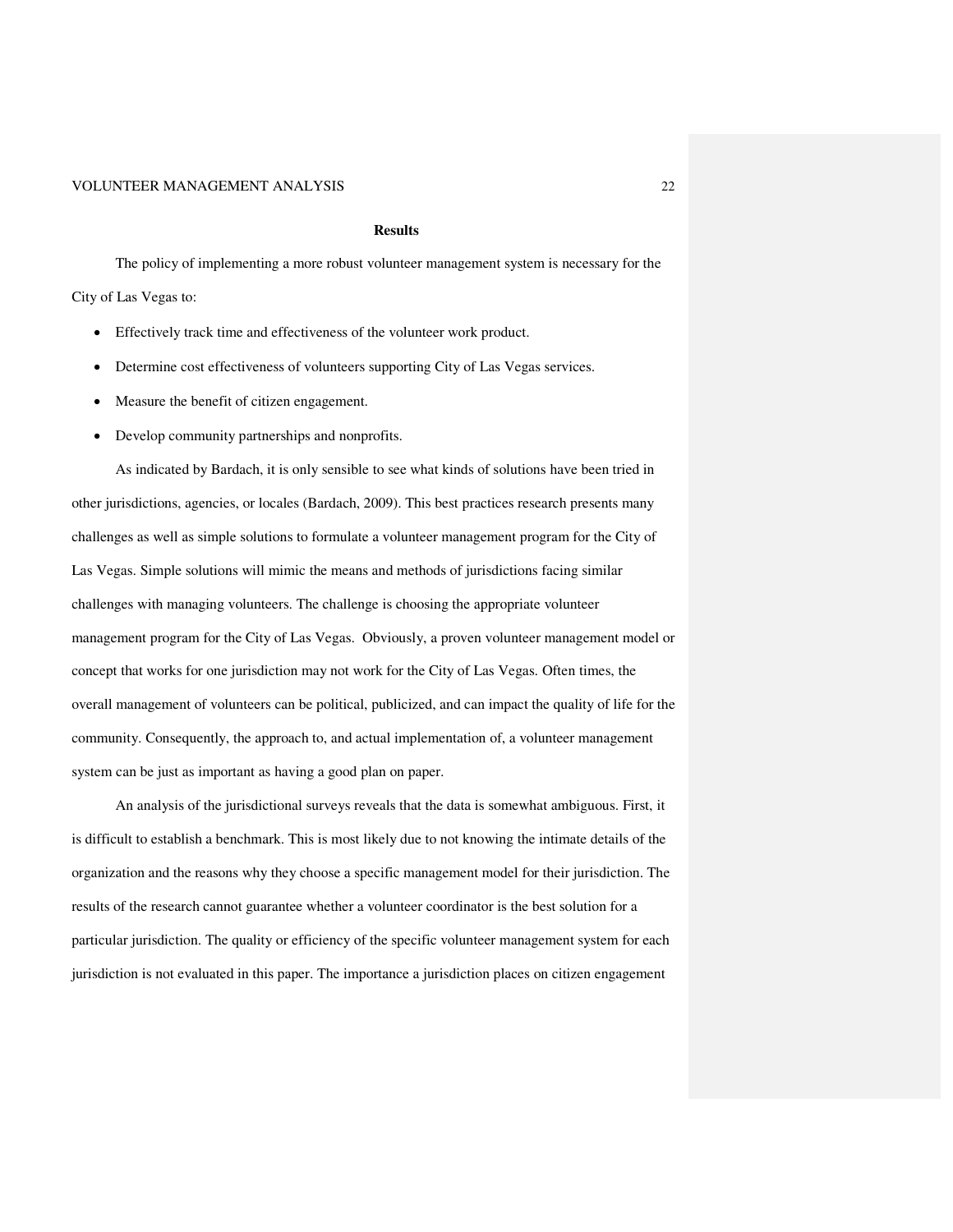and its volunteer programs is evident through websites that show a broad range of volunteer opportunities and accomplishments.

 Research focused on 36 jurisdictions in the Western United States for a number of reasons. The Western States are experiencing the same challenges in population growth, diversity, economic downturn, and vary in attitudes towards volunteering. Research has indicated that each jurisdiction has migrated to a particular management model out of necessity, and availability of resources.

The four month time frame for this study narrowed the research window on the evaluation of best practices of other cities that have volunteer management systems. The overall implementation of the recommendations specified in this study requires, a collaborative effort of all stakeholders. Stakeholders include city employees, nonprofit groups, civic organizations, volunteers and those who interact with programs and services affected by volunteers. This will include many meetings, future evaluation of volunteer interaction with city programs, and some decisions by city management on the overall direction and oversight of volunteers. This research can only make recommendations, related to the structure of the volunteer management system presented.

There was a response rate of 67 percent of the jurisdictions surveyed. Of the 24 jurisdictions that responded to the survey, 42 percent of those indicated they have a formal policy regarding volunteer management. With the other 58 percent, there was a response of no formal policy by eight jurisdictions and the remainder did not identify a policy<sup>14</sup>. The research focused on important aspects or considerations that could be incorporated into a future City of Las Vegas volunteer management program. The survey and subsequent, interviews and emails with responding jurisdictions showed some trends in the way jurisdictions internally administered volunteers.

Two management styles or models emerged. The first was a decentralized model where individual departments are given the leeway to recruit and manage volunteers in a manner best suited

<u>.</u>

<sup>&</sup>lt;sup>14</sup> See Appendices: List of Cities Contacted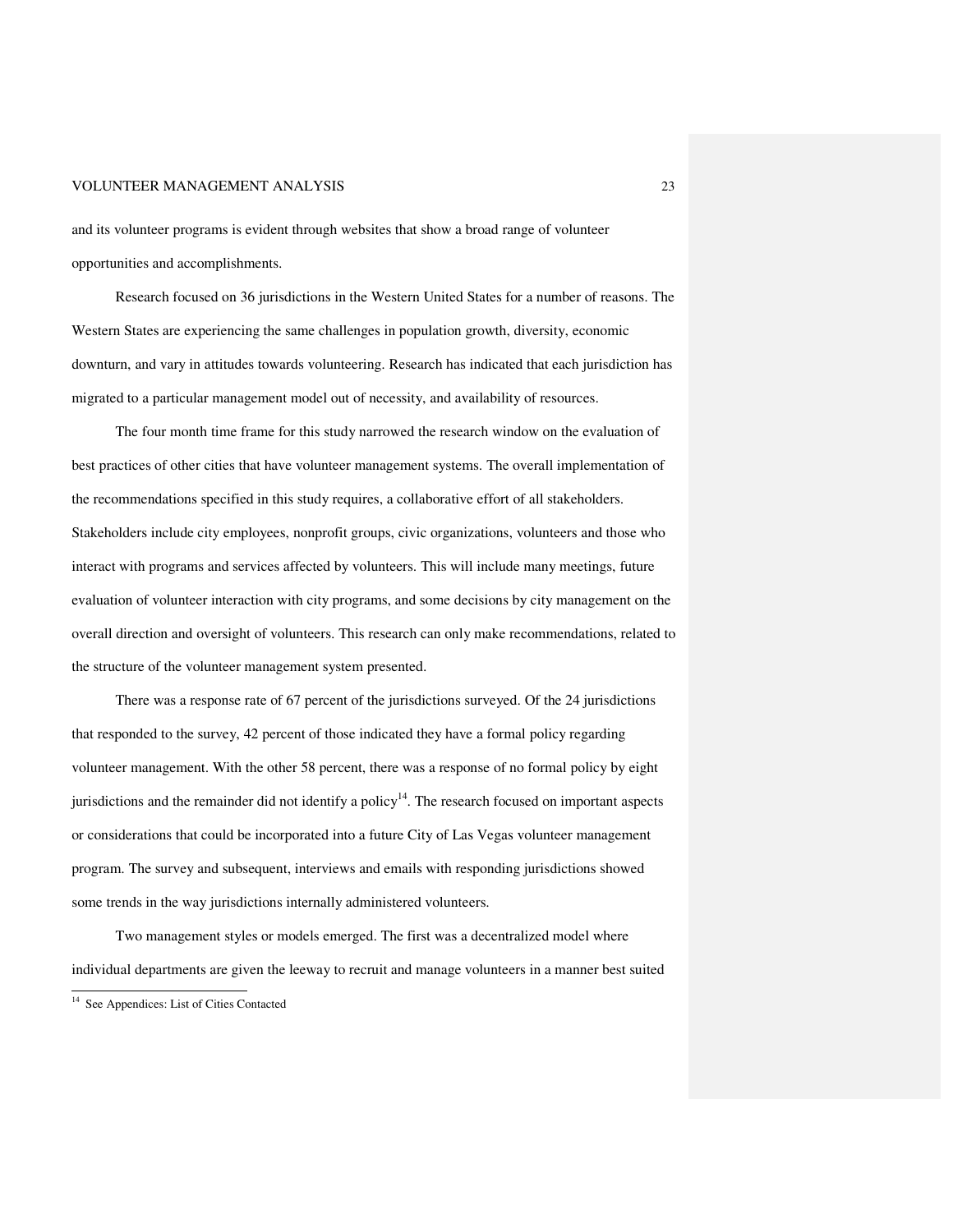for their programs and services. There is little oversight by a central authority such as a jurisdictional manager's office or in another department separate from where the volunteer is working. The second management model is where there is a dedicated volunteer coordinator. This person acts as the coordinator within the jurisdiction for all potential volunteers to filter through to a requested program or position. The volunteer coordinator will normally track the outcomes of time donated and report those outcomes in the appropriate means to their supervisor or governing body.

Four jurisdictions were highlighted because their volunteer management model has elements that can be implemented within the City of Las Vegas. These jurisdictions are Mesa, Arizona; Sacramento, California; Seattle, Washington; and Portland, Oregon. Each of these jurisdictions has differences in regards to their demographics, management style, community support, and success of their volunteer programs. It was determined that these four would provide the best starting point for extrapolating best practices into the City of Las Vegas.

#### **Discussion**

#### **Centralized Volunteer Management Model**

<u>.</u>

The benefits of implementing this model can vary from enhancing the city as a whole to benefiting citizen volunteers. The positive effect of a centralized system for the city begins with organization. Each of the 19 departments will have a clear understanding of the process. This understanding includes citywide policy and procedures, application, reporting, tracking, and measuring. This will allow better oversight, more accountability, and reduction of duplication of services within the City<sup>15</sup>. In addition, hiring a person with the primary role of volunteer coordinator will free members of departments from maintaining their volunteer programs, or asking current staff to take on roles that are outside of their job description. Information such as volunteer hours, grant funding oversight, resources, and annual reports can be developed and disseminated to departments,

<sup>&</sup>lt;sup>15</sup> See Appendices: Cost of Background and Drug Tests to the City of Las Vegas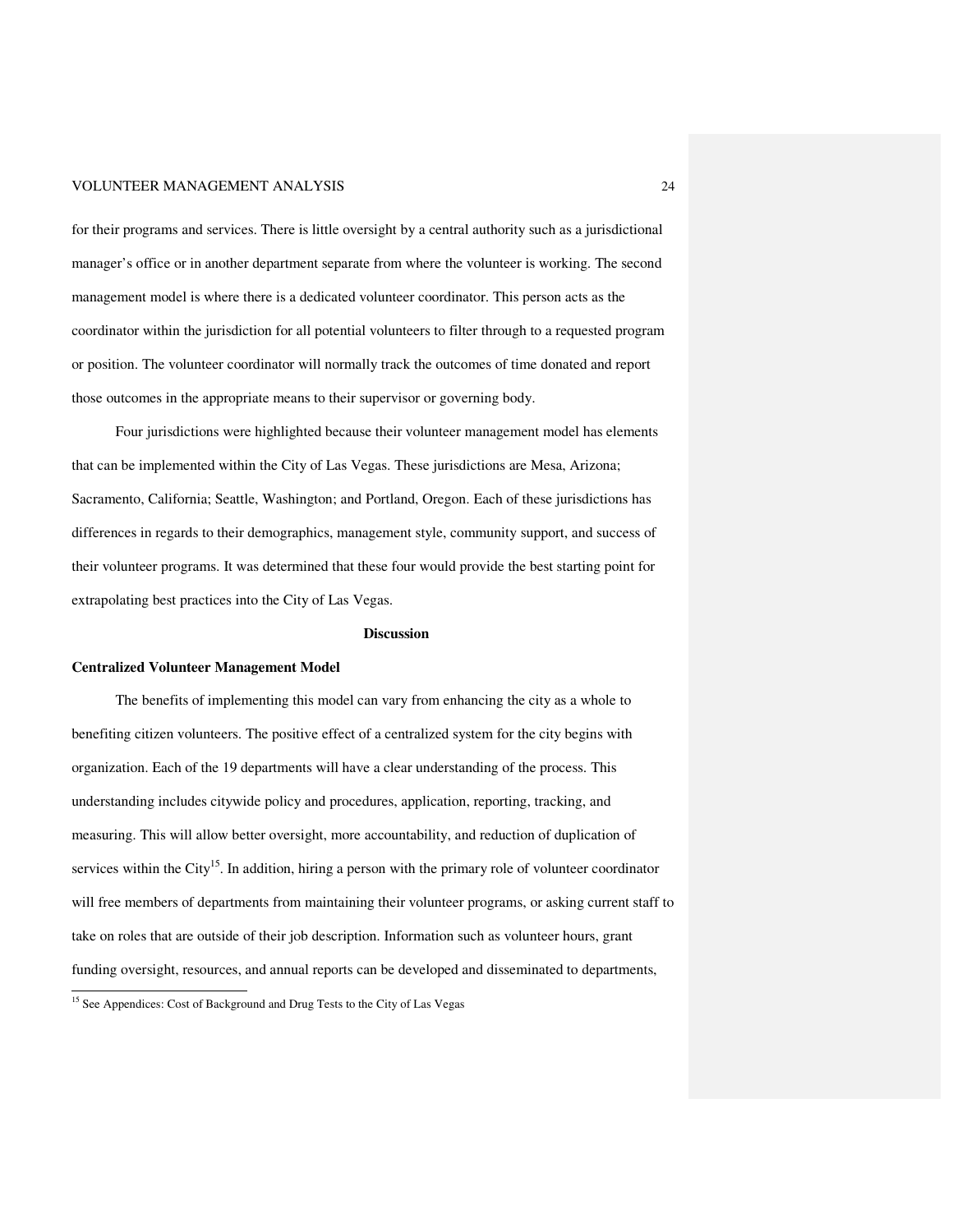the City Manager's Office, and City Council. Having a single point of contact and voice for city volunteerism, the coordinator can also be a liaison to third party organizations, nonprofits, and citizens. Lastly, this position would be responsible for community outreach and citizen engagement which can entail organizing and recognizing community volunteers.

One challenge of a centralized system is the city budget. A volunteer coordinator will be an added position, and potentially an added cost. Office space and other overhead costs should be considered when funding the program. With the implementation of the centralized model, ownership and inherited entitlement challenges may also occur.

#### **Decentralized Volunteer Management Model**

The framework will entail a completely decentralized volunteer management program. Departments will appoint a current staff member to take on the additional role of volunteer coordinator. This person will be responsible for reporting, tracking, and administrating their departmental volunteer program.

In the decentralized process the ideal situation would be to appoint a current staff member as the departmental volunteer coordinator. This person would be the point of contact for citizens, other departments, and managers. This model gives freedom to each department. They will have the ability to develop a volunteer process that best suits their needs, including department specific applications, background checks, drug tests, and volunteer tracking. They will also have the freedom to develop collaborations with community groups and nonprofits. Unlike the centralized model, this process will not add a salary or other resource costs to the City. In addition, departments can keep a personal relationship with ongoing volunteers.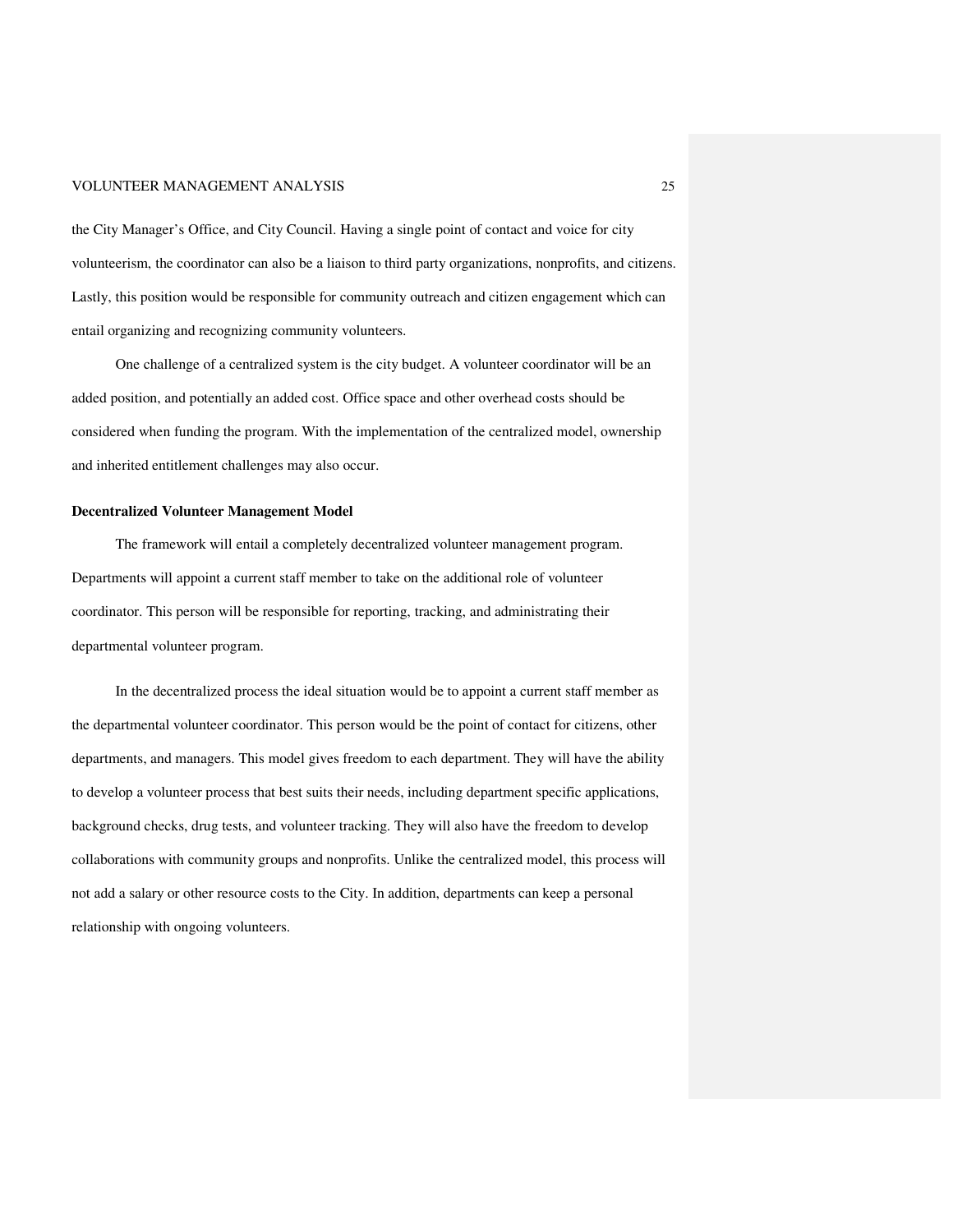#### VOLUNTEER MANAGEMENT ANALYSIS ANALYSIS

The downside to a decentralized model includes the possibility to overload the departmental volunteer coordinator. The time spent by each department volunteer coordinator will need to be volunteer coordinator. The time spent by each department volunteer coordinator will need to be<br>tracked. Current employees will be asked to take on additional work and may also have the expectation<br>of working outside of the of working outside of their current job descriptions. Without a centralized person, there will not be a single person to champion volunteerism for the City. A decentralized system does not give th strong centralized tracking, reporting, or evaluation process. Each department will process and report according to departmental perspectives. according to



*Figure 2. The advantages and disadvantages of the centralized versus decentralized volunteer manageme 2. The advantages disadvantages of The management model.* 

#### **Current City of Las Vegas Volunteer Management Model**

The ramifications of keeping the policy that is currently in place would be to renew the awareness of the guidelines with each department, as well as the Human Resources department. This awareness of the guidelines with each department, as well as the Human Resources department. This<br>process entails centralizing the process of reporting and tracking that each department must complete. This will require upper management oversight to ensure each department follows procedures.

26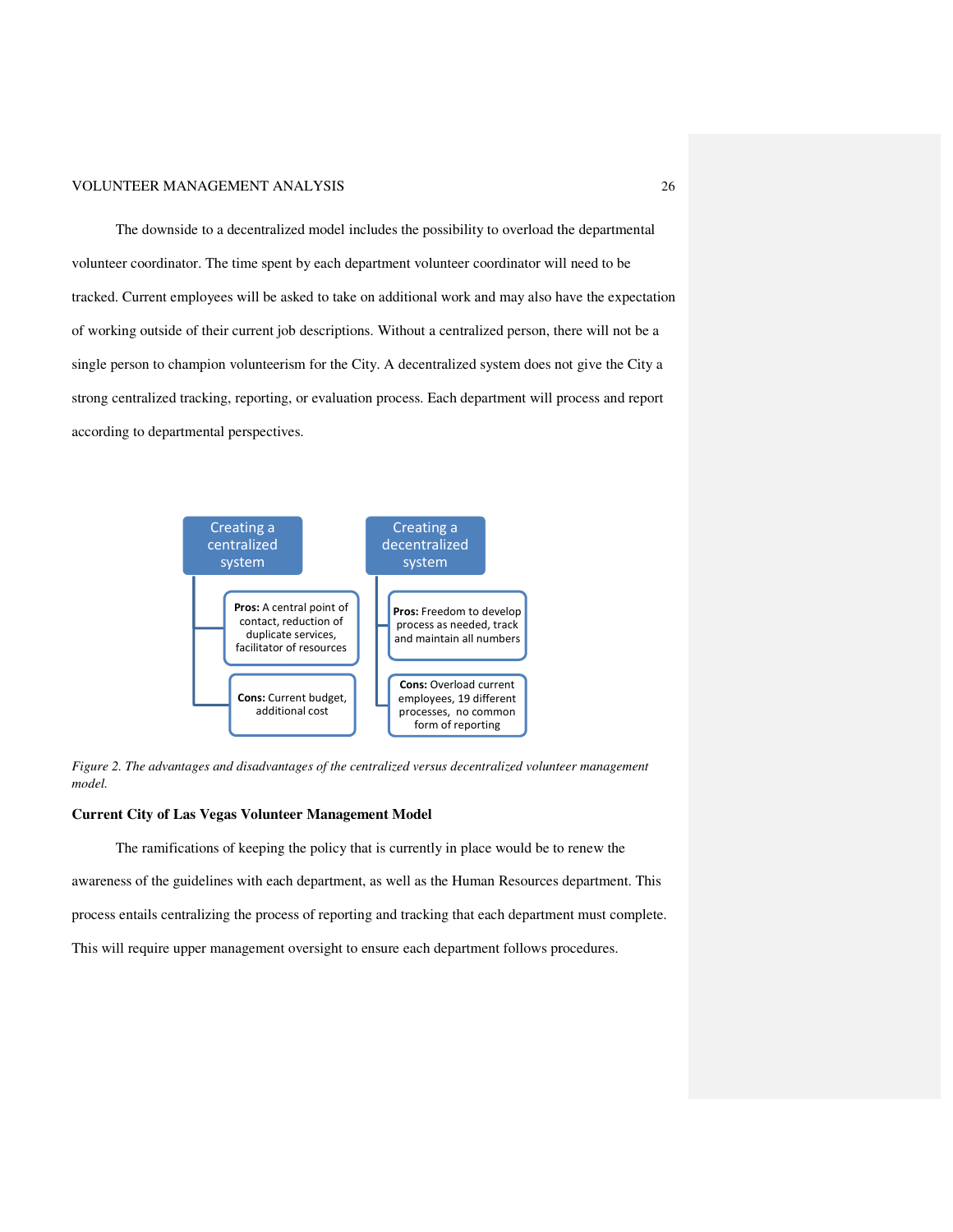On the positive side, maintaining the current model will not disrupt the City departments with change allowing department to keep their personal relationships with ongoing volunteers. The downside to maintaining the current model is the City remains without accurate reporting of volunteer efforts, which makes it difficult to substantiate the benefits of volunteerism. Maintaining the current model will also incur expenses to the City by sending people through background checks. According to the current management practices, the City is still liable for the safety of those volunteering. By maintaining the current model, departments will not value volunteerism as a priority for the City. As stated above, by not having a more robust volunteer management program departments may continue to disregard volunteer policies and procedures and policies will continue to be unenforced. There will be a continuation of inaccurate statistics for volunteerism, lack of defined roles of volunteers, and inability to meet the City's Priorities.

#### **Recommendation**

 The recommendations are that the City of Las Vegas adopt and enforce the centralized volunteer management program. This model will provide for better citizen engagement, measurement of program performance, and an overall improvement to services delivered to the Las Vegas community. Using a phased approach, the City will have an opportunity to evaluate each step, make changes as needed, and move forward towards an end goal that will be better received and facilitated by their employees. This continuum will also build a stronger foundation which will increase its likelihood to function long-term.

 First, the city must revise its policy for volunteer workers. The policy must include a clear definition for a volunteer. Departments need to understand the criteria for volunteers before they are expected to comply with rules that govern them. To help create clear communication, the policy should also include an appendix that specifies common functions for volunteers in each department. These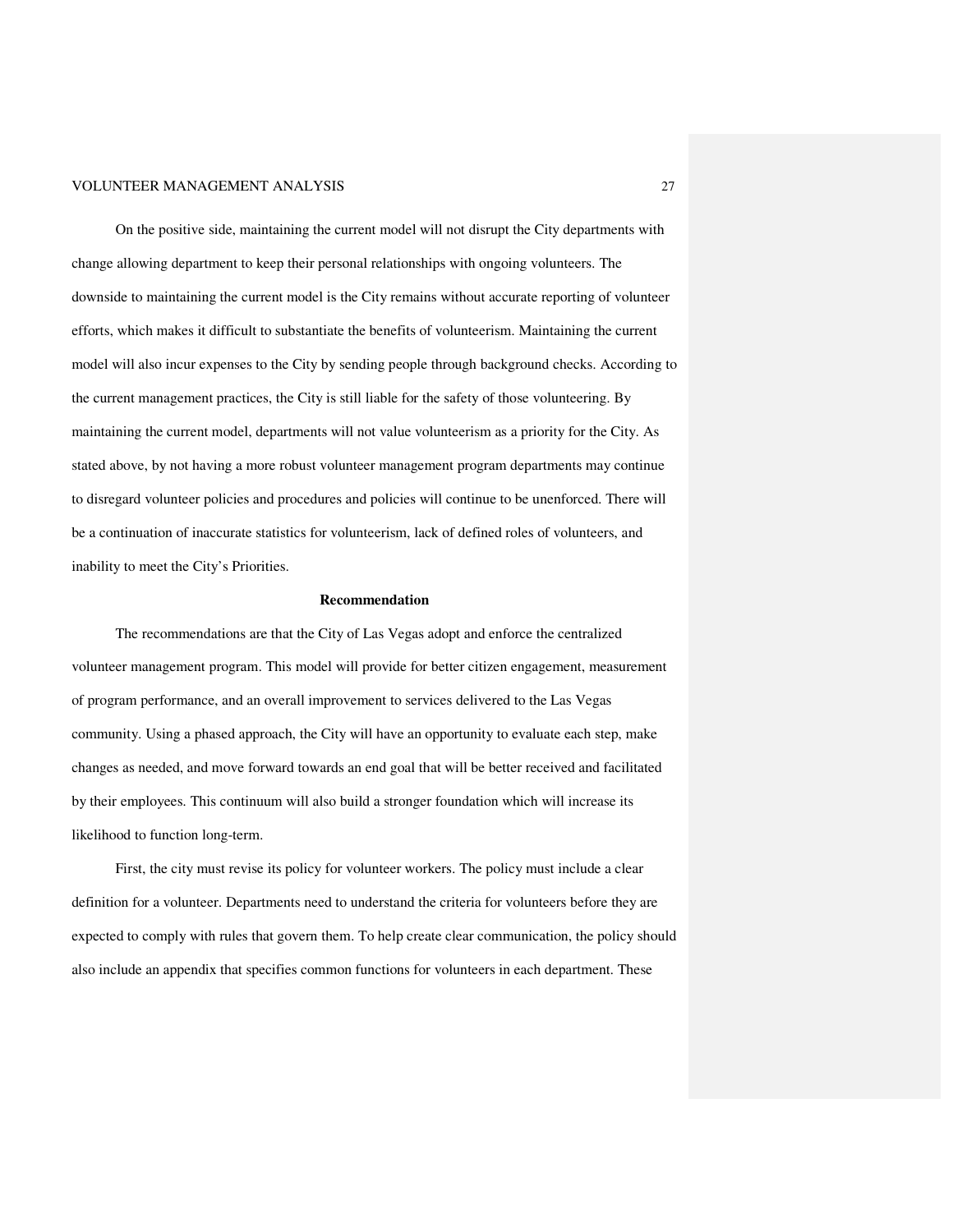appendices can be more readily revised without changing the core provisions of the program. The application requirements must also be adjusted. Although some volunteer functions require in-depth background checks, the majority of volunteer positions do not.

 The second phase encompasses education, communication and enforcement. Research showed that only 42 percent of departments that used volunteers were aware of a policy to be followed<sup>16</sup>. After a clear policy is established, the city should educate all of its directors, managers, and supervisors. Emphasis should be placed on the simple requirements, importance of accountability, and the impact volunteerism will have on their services and our community. After creating buy-in from staff, each department will develop additional uses for volunteers that will help the city accomplish its priorities without increasing potential liability that currently exists. Management must also hold departments accountable. Although education will be ongoing, management must also take steps to ensure that the policy is not circumvented after it is communicated to all decision makers.

 As departments adjust to the policy and increase volunteerism, internal supervisors will become proficient with tracking the criteria established by the revised policy for volunteers. This new position will ensure that the foundation of the program is solid and will grow the program to an advanced model for local governments to emulate. The citywide Volunteer Coordinator should have access and visibility to liaison with each department to initiate or improve their volunteer program. The coordinator will also have the authority to enforce the rules of the policy on behalf of the City Manager. Performance measures can be closely monitored and aligned with the City's priorities. Filling the Volunteer Coordinator position will be a critical step toward reaching the final phase of an effective volunteer management program.

<u>.</u>

<sup>&</sup>lt;sup>16</sup> See Appendices: City of Las Vegas Departments Contacted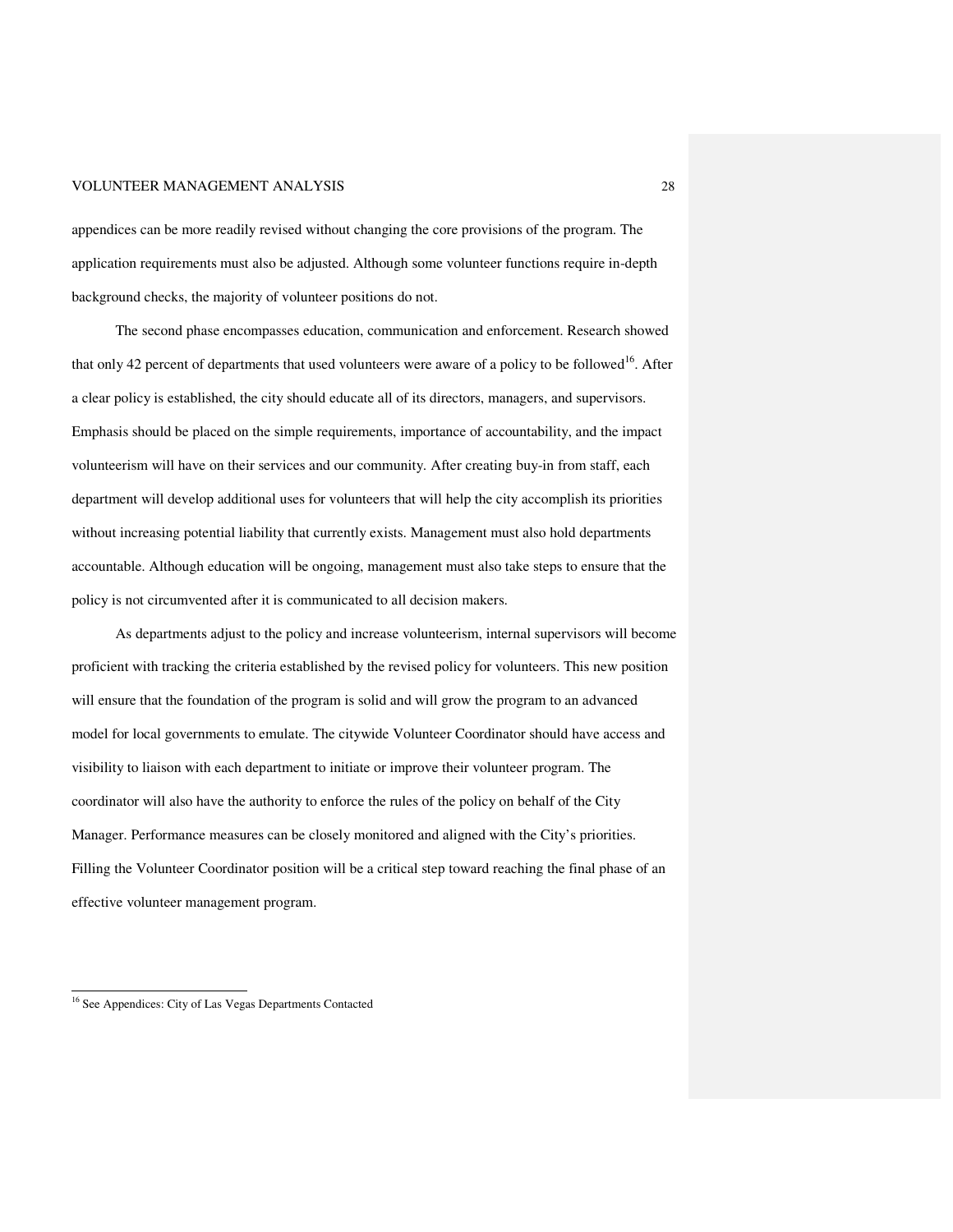#### VOLUNTEER MANAGEMENT ANALYSIS ANALYSIS

The first priority for the new citywide Volunteer Coordinator<sup>17</sup> should be to establish categories The first priority for the new citywide Volunteer Coordinator<sup>17</sup> should be to establish categorie<br>of volunteers. Based on legal statutes, their experience, and feedback from departments including the City Attorney, the citywide Volunteer Coordinator can create categories such as a community ambassador, a professional volunteer, and an executive intern.



#### *Figure 3.* Three tier of volunteer categories

The ambassador will serve in a capacity that creates little or no liability for the City. For example, this volunteer will paint walls and fire hydrants, pick up trash at special events, and a host of other duties that do not involve cash, interaction with children or elderly persons, or duties that are not The ambassador will serve in a capacity that creates little or no liability for the City. For<br>example, this volunteer will paint walls and fire hydrants, pick up trash at special events, and a host<br>other duties that do not testing. The professional volunteer will serve along side of other professionals in the organization and maybe called upon to deliver services directly to citizens of any age with little or no supervision. Thi volunteer would require specific training, the ability to write reports, and would be subject to a background check and possibly a drug test at the discretion of the department. Examples of the professional volunteer include Community Emergency Response Team (CERT) volunteers, maybe called upon to deliver services directly to citizens of any age with little or no supervis<br>volunteer would require specific training, the ability to write reports, and would be subject to<br>background check and possibl 29<br>
19 for the new citywide Volunteer Coordinator<sup>17</sup> should be to establish categories<br>
10 for the new citywide Volunteer coordinator can create categories such as a community<br>
19 for the Dolunteer Coordinator can create teer will paint walls and fire hydrants, pick up trash at special events, and a host of<br>not involve cash, interaction with children or elderly persons, or duties that are not<br>v employee. The ambassador will not be subject possibly

 $\overline{a}$ 

<sup>&</sup>lt;sup>17</sup> See Appendices: Volunteer Coordinator Position Description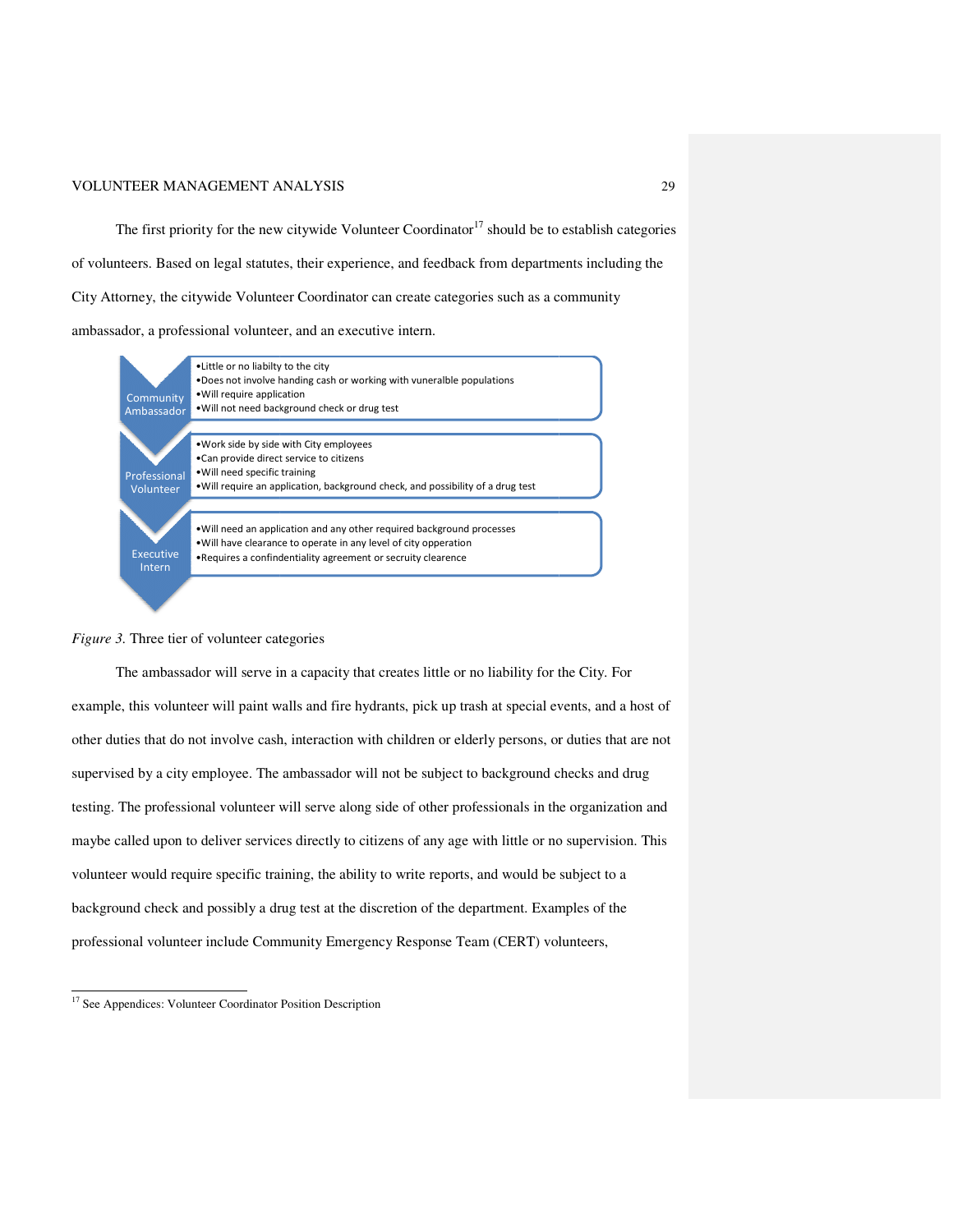receptionists, instructors, coaches, and SafeKey employees. The executive volunteer would be subject an application and any of the other requirements as determined by the Director of the department. This volunteer would have the clearance to operate in any level of the city and could require confidentiality agreements or security clearance. Examples of operation could include special projects working directly with the Mayor and Council, consultant work for the City Manager, or as an intern with a Department Head. The level of exposure, responsibility, and liability should determine the application requirements for this category of volunteers.

 After updating the volunteer policy, implementing the structured categories for volunteers, and maintaining compliance, enforcement, and reporting, the volunteer coordinator's second priority would be to establish public-private and public-nonprofit partnerships with nonprofit organizations, funding agencies, and other entities that could provide human resources, best practices, and financial support for the program. For instance, the Volunteer Center of Southern Nevada manages volunteers that have cleared various background checks and applications. As part of an agreement, the organization can accept responsibility for the volunteers that are provided to the city and dramatically impact volunteerism in quantity, quality, and consistency. Clark County's Fusion Center, a center designed to receive and disseminate intelligence for homeland security has established a partnership with the Volunteer Homeland Reserve Unit Southern Nevada (VHRU). VHRU staffs the front desk, checks visitors in and out, answers phones, and provides other services to staff at the facility. Besides human resources, this priority also includes identifying and applying for grants and donations. Reliable revenue streams may be attainable to support the growth of the program and its staff. Attending conferences and networking with other leaders in the field will ensure that the program remains at the level of a world class city (Volunteer Homeland Reserve Unit, 2010).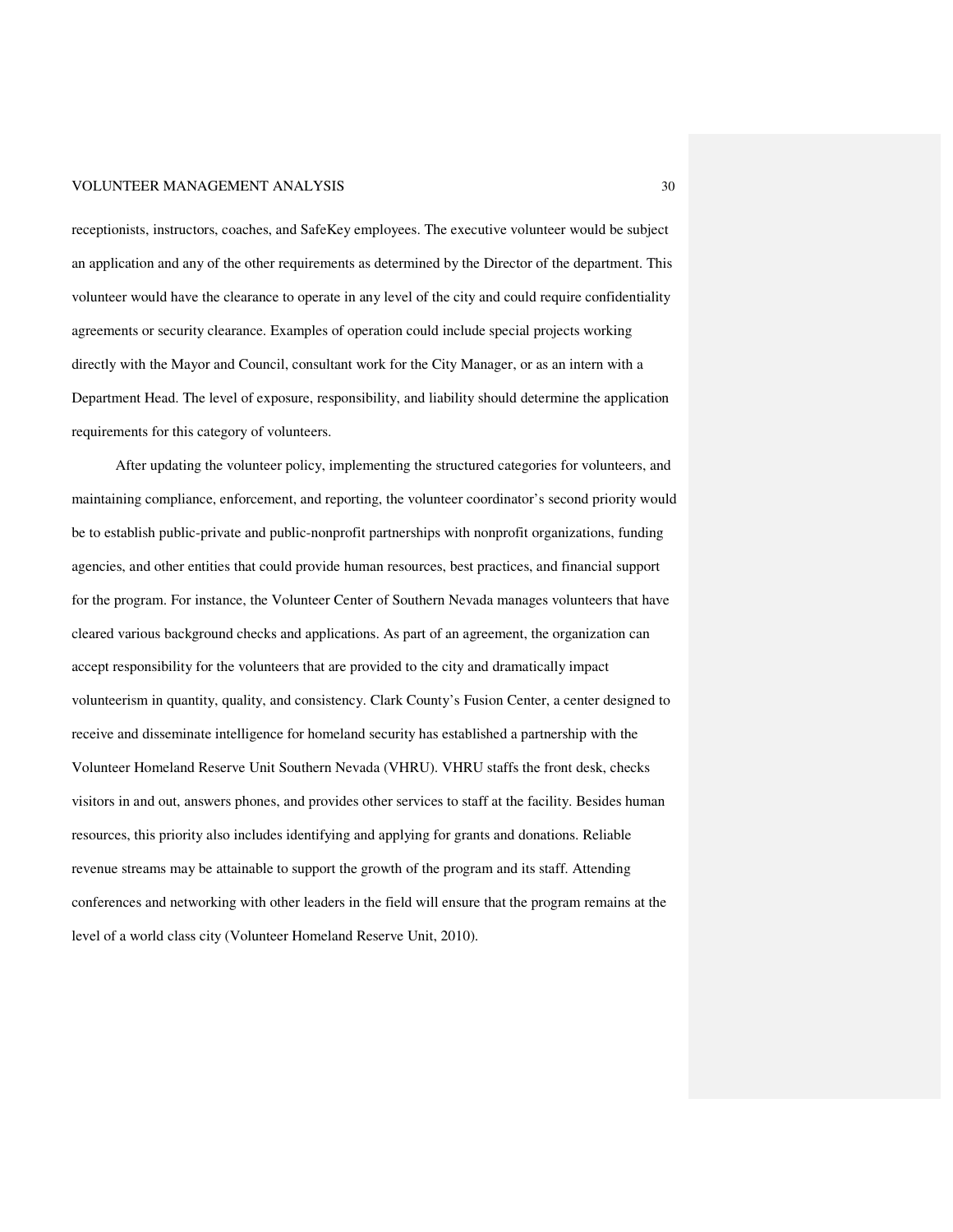After the program has established itself as a proficient and credible operation, the citywide Volunteer Coordinator would be charged with a substantial communication campaign to the community. This campaign should include a user-friendly website that allows easy registration and application to the program, information about opportunities to volunteer such as necessary commitments, dates, times, and requirements, and appeal to potential volunteers beyond the City of Las Vegas. As the entertainment capital of the world, the city has an opportunity to target organizations that convene in Las Vegas to volunteer as part of their visit. If only one percent of visitors volunteered while in the community, Las Vegas would add over 300,000 volunteer units per year to its program based on the visitor volume listed by the Las Vegas Convention and Visitor Authority (2010). Accomplishing these objectives would not only engage the citizens of Las Vegas, it would create a sense of community ownership, empowerment, inclusion and value that is absent for many members of the Las Vegas community. It could also add a new element that could attract more financial resources to the economy by increasing visitors and extending their stay to volunteer. This would not only impact services to the community, it would impact revenue for the business community.

Although some of these recommendations may seem implausible, they are not. There is no specific time requirement for any phase. The city may determine that accomplishing only one or two phases of the program meets their needs. But as the city progresses through the implementation and evaluation of each phase, the city will find that they have embarked upon a mission that combines best practices from across the country, builds partnerships with private and nonprofit organizations, and takes volunteerism to a height that no other community can likely achieve. Further research is recommended to evaluate the progress made by the City of Las Vegas on improving the overall management of volunteers under its supervision.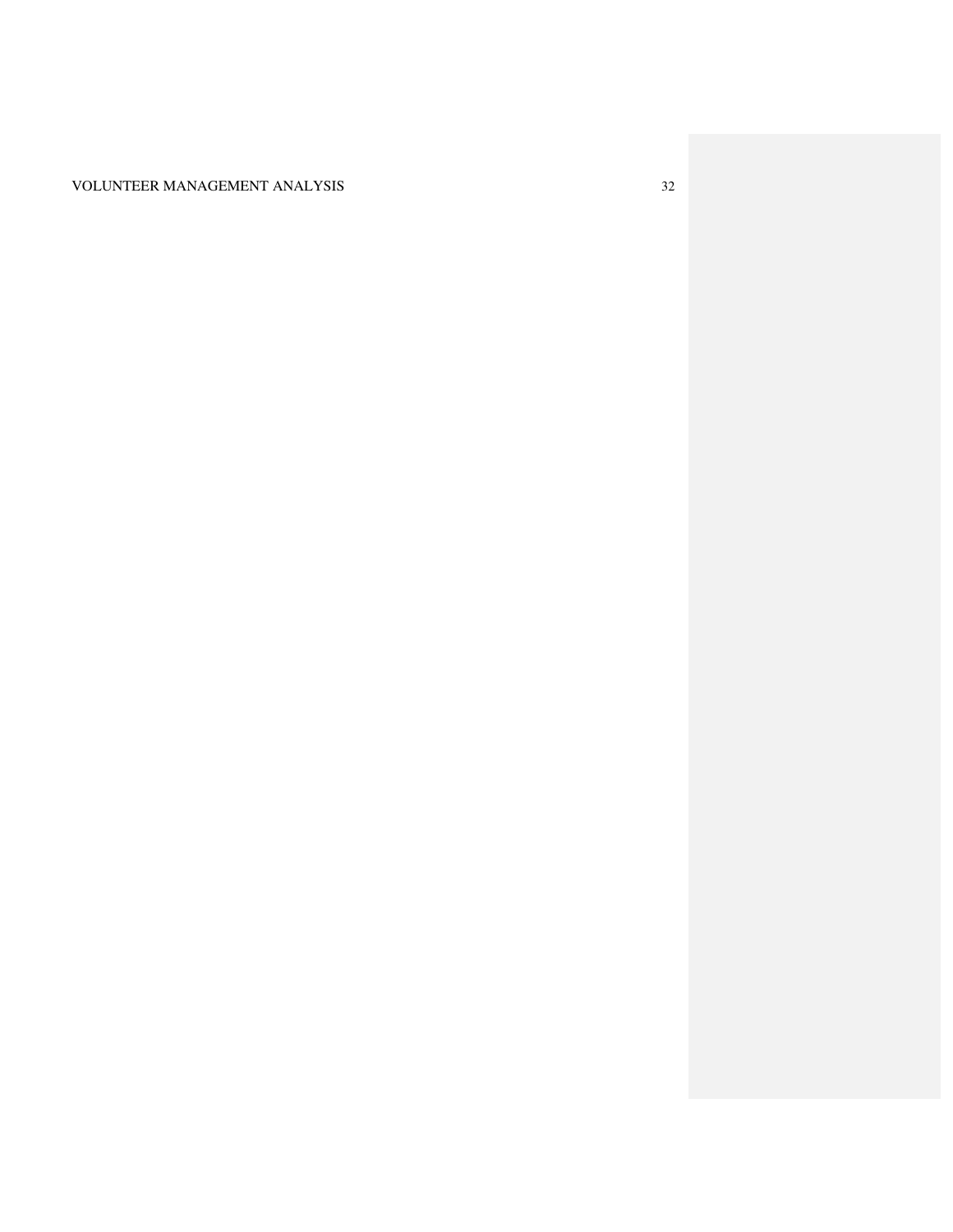#### **References**

Advameg, Inc. (2010). Demographics on Jurisdictions. Retrieved from http://www.city-data.com/

Brudney, Jeffrey L. and Beth Gazley. (2002). "Testing the conventional wisdom on volunteer programs: A longitudinal analysis of the Service Corps of Retired Executives (SCORE) and the U.S. Small Business Administration." *Nonprofit and Voluntary Sector Quarterly*, 31(4): 525-

548.

Cities of Service. (2010). About Cities of Service. Retrieved from

http://www.citiesofservice.org/html/home/home.shtml

City of Las Vegas. (2010a). City Manager. Retrieved from

http://www.lasvegasnevada.gov/Government/city\_manager.htm

- City of Las Vegas. (2010b). City Mission & Vision Statements, Values and Priorities. Retrieved from http://www.lasvegasnevada.gov/information/5266.htm
- City of Las Vegas. (2010c). Policy and Procedures for Volunteer Workers for the City of Las Vegas. Department of Human Resources, Insurance Services Division.

City of Portland (2010). Office of Neighborhood Involvement. Retrieved from

http://www.portlandonline.com/oni/

- City of Portand, Oregon. (2005). *An Outreach and Involvement Handbook for City of Portland Bureaus: A joint effort of Citizen and bureau Staff.* Office of Neighborhood Involvement. Retrieved from http://www.portlandonline.com/shared/cfm/image.cfm?id=98500
- City of Portland. (2010). Volunteer Opportunities. Portland Parks & Receration. Retrieved from http://www.portlandonline.com/parks/index.cfm?c=38304

City of Sacramento (2010). Volunteer Program. Retrieved from www.cityofsacramento.org/volunteers/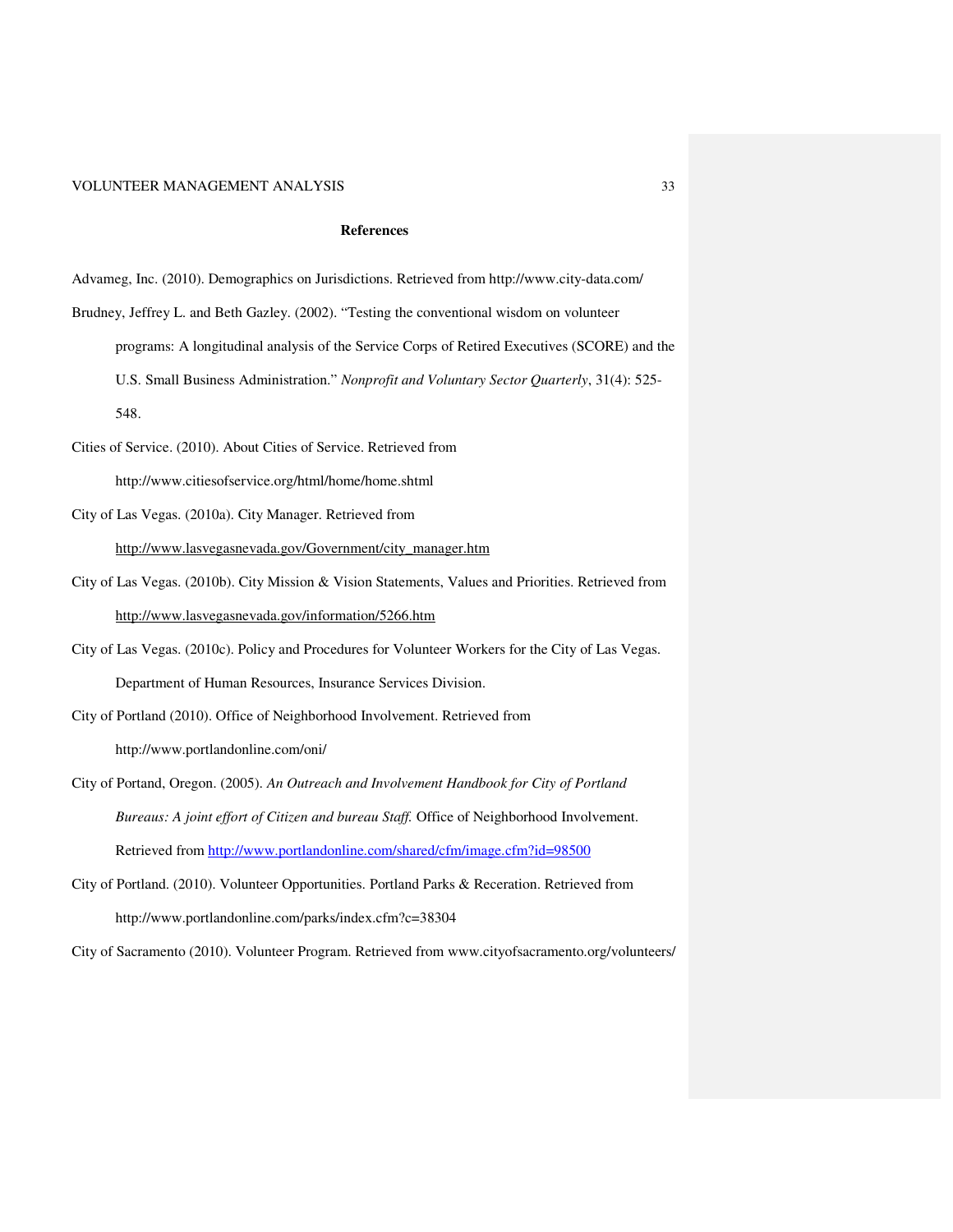- City of Seattle. (2010). Seattle: Community Volunteer and Donate. Retrieved from http://www.seattle.gov/html/citizen/volunteer.htm
- Energize, Inc. (2010). Volunteerism Quotes. Retrieved from http://www.energizeinc.com/reflect/quote1.html
- General Corporation for National and Community Service. (2010).Volunteering in America: Information on Volunteering and Civic Engagement: 2010 Fact Sheet. Retrieved from http://www.volunteeringinamerica.gov/assets/resources/FactSheetFinal.pdf
- General Corporation for National and Community Service. (2010a).Volunteering in America: Information on Volunteering and Civic Engagement. Retrieved from

http://www.volunteeringinamerica.gov

- Hands On Greater Portland (2010). About Us: Corporate Volunteer Council. Retrieved from http://www.handsonportland.org/AboutUs/index.php/cvc.html
- Independent Sector. (2010). Value of Volunteer Time. Retrieved form

http://www.independentsector.org/volunteer\_time

Las Vegas Convention and Visitor Authority (2010) Statistics and Facts. http://www.lvcva.com/press/statistics-facts/index.jsp

- Merrill Associates. (2003). Exploring the Value of Volunteering Part II. Retrieved from: http://merrillassociates.com/topic/2003/09/exploring-value-volunteering-part-ii/
- Nunn, Michelle (2002). Volunteering as a Tool for Building Social Capital, *The Journal of Volunteer Administration*, 20:4, pp. 14-19.
- Nunn, Michelle (2010). Build a Successful Volunteer Program to Drive Growth and Recovery. *InFocus: Strategies and Solutions for Local Government Managers*, 42: 2. Washington, DC: International City/County Management Association